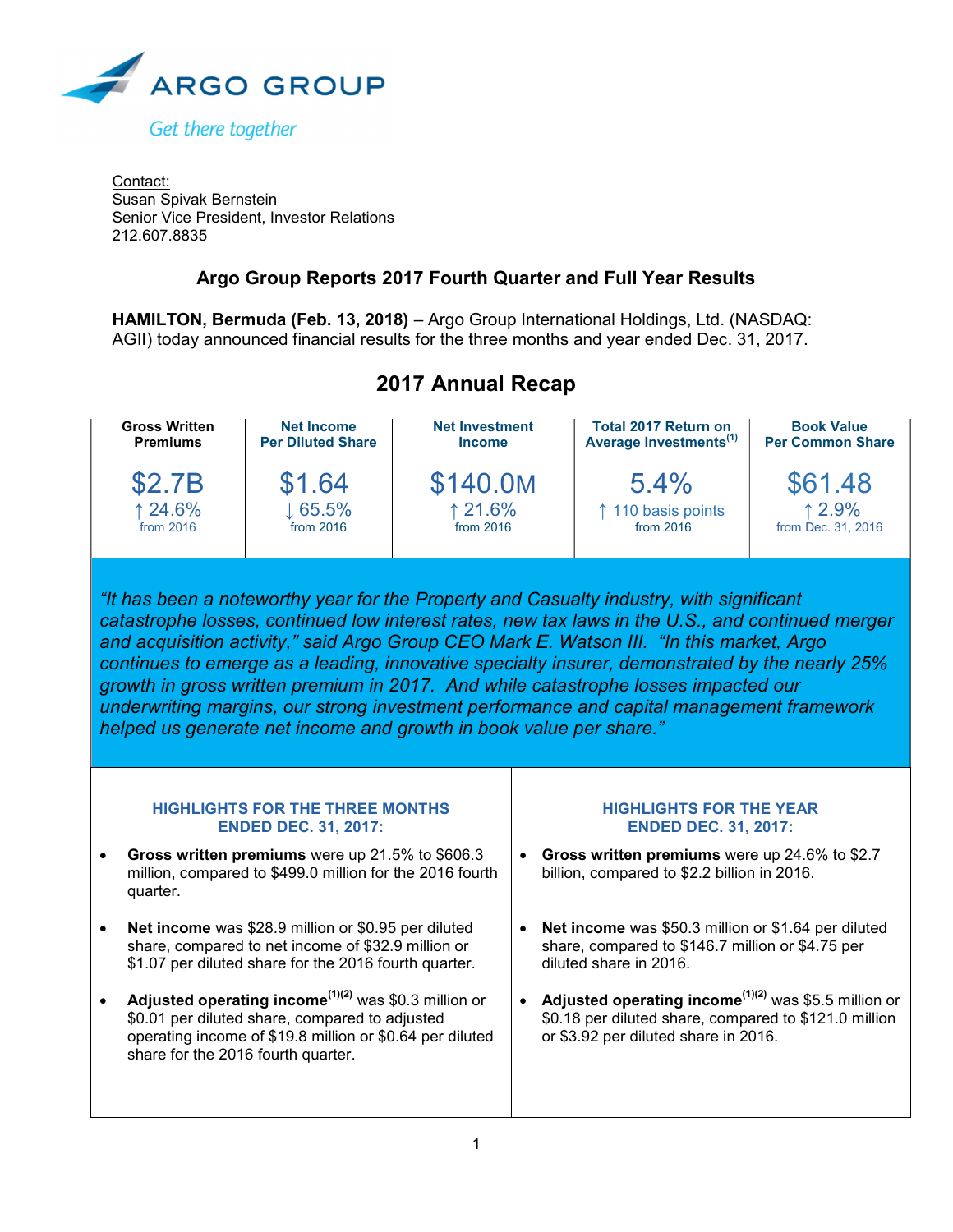- The combined ratio was 106.7%, compared to 98.8% for the 2016 fourth quarter. The loss and expense ratios for the quarter were 66.9% and 39.8%, respectively, compared to 59.1% and 39.7% for the 2016 fourth quarter.
- Estimated pre-tax catastrophe losses for Q4 events were \$37.5 million. In addition, during Q4 2017, estimates for Q3 and other 2017 CATs were reduced by \$7.6 million. Consistent with Q3 2017, the current quarter was further impacted by \$4.4 million of catastrophe related premium charges. The net impact on Q4 2017 for these items is a charge of \$34.3 million, compared to a \$22.8 million charge in the 2016 fourth quarter. There were no comparable catastrophe-related premium charges in 2016.
- The current accident year ex-CAT combined ratio, as adjusted,<sup>(1)</sup> was 97.4%. The related loss and expense ratios for the fourth quarter were 59.9% and 37.5%, respectively. The comparable 2016 fourth quarter current accident year ex-CAT combined ratio, as adjusted, was 96.4%, with underlying loss and expense ratios of 56.7% and 39.7%, respectively.
- Net investment income was \$35.0 million, compared to \$25.5 million for the 2016 fourth quarter. Alternative investments contributed \$10.8 million and \$3.1 million for the fourth quarters of 2017 and 2016, respectively.
- Total return on average investments for the 2017 fourth quarter was 1.1%, compared to 0.0% in the fourth quarter of 2016. The 2016 quarter was adversely impacted by a net increase in unrealized losses of approximately \$37.7 million.
- Net favorable prior-year reserve development was \$12.6 million (benefiting the combined ratio by 3.1 points), compared with \$14.5 million (benefiting the combined ratio by 4.0 points) for the 2016 fourth quarter.
- During the fourth quarter of 2017, the Company repurchased \$8.6 million or 144,218 shares of its common stock.
- During the fourth quarter of 2017, the Company recognized a tax benefit of approximately \$20.2 million related to the revaluation of net deferred tax liabilities due to the reduction of the U.S. corporate income tax rate from 35% to 21% (increasing book value per share by \$0.68).
- The combined ratio was 107.2%, compared to 96.2% in 2016. The loss and expense ratios were 66.8% and 40.4%, respectively, compared to 57.4% and 38.8% in 2016.
- Estimated pre-tax catastrophe losses were \$126.2 million. In addition, 2017 included \$18.9 million of catastrophe-related premium charges. As a result, the full year 2017 results include a total catastrophe impact of \$145.1 million, compared to \$61.7 million in 2016. There were no comparable catastrophe-related premium charges in 2016.
- The current accident year ex-CAT combined ratio, as adjusted,  $(1)$  was 96.4%. The related loss and expense ratios for the year ended Dec. 31, 2017 were 57.8% and 38.7%. The comparable 2016 current accident year ex-CAT combined ratio, as adjusted, was 94.2%, with underlying loss and expense ratios of 55.4% and 38.8%, respectively.
- Net investment income was \$140.0 million, compared to \$115.1 million in 2016. Alternative investments contributed \$45.4 million and \$23.8 million for 2017 and 2016, respectively.
- Total return on average investments for 2017 was 5.4%, compared to 4.3% in 2016, as the 2017 year reflected increases in net investment income, net realized gains, and changes in unrealized gains.
- Net favorable prior-year reserve development was \$8.2 million (benefiting the combined ratio 0.5 points). Included in the 2017 net benefit were charges of approximately \$10.0 million in the first quarter of 2017 relating to the Ogden rate change and claims from Hurricane Matthew. This compares to net favorable development of \$33.3 million (benefiting the combined ratio by 2.4 points) in 2016.
- During 2017, the Company repurchased \$45.2 million or 756,252 shares of its common stock.
- Book value per share increased to \$61.48, up 2.9% from \$59.73 at Dec. 31, 2016.
- Cash and investments at Dec. 31, 2017 totaled \$5.0 billion, with a net pre-tax unrealized gain of approximately \$181.5 million.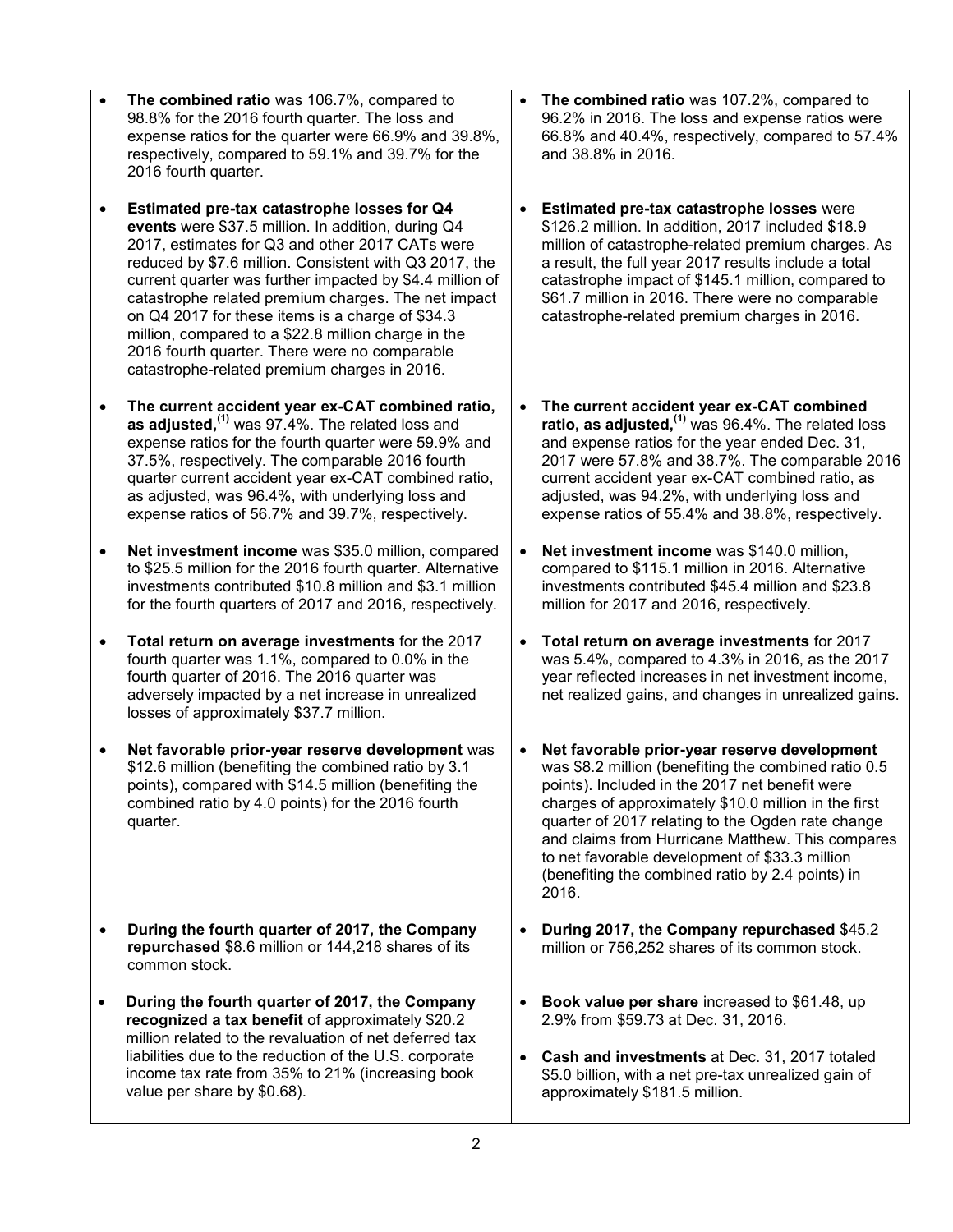#### Notes

- All references to catastrophe losses are pre-tax, net of reinsurance and estimated reinstatement premiums.
- Point impacts on the combined ratio are calculated as the difference between the reported combined ratio and the combined ratio, excluding incurred catastrophe losses and associated reinstatement and other catastrophe-related premium adjustments.

 $\frac{f(1)}{f(2)}$  Refer to Non-GAAP Financial Measures below.

 $\mu^{(2)}$  At assumed tax rate of 20%

# U.S. Operations

- U.S. Operations include the Excess & Surplus Lines and Commercial Specialty businesses.
	- Fourth quarter 2017 gross written premiums growth of 23.9% was driven by growth in all lines of business, with the strongest growth in Professional, Liability, and Specialty lines. Property lines were up, compared to the prior year's fourth quarter, due to the strategic addition of a property program, partially offset by planned reductions to exposures in certain other classes of business within this line. Gross written premiums for 2017 were up 18.2% from the same 2016 period and reflect growth in all four business lines, as U.S. Operations continues to execute on its strategic growth initiatives.
	- Net earned premium in the fourth quarter of 2017 of \$243.7 million was up 10.9% from the prior year fourth quarter, as all business lines increased except for property. This growth was partially offset by additional group reinsurance programs purchased and attributed to U.S. Operations following the acquisition of Ariel Re and the storm activity in the 2017 third quarter.
	- The fourth quarter 2017 loss ratio was 54.9%, compared to 54.3% for the 2016 fourth quarter. For 2017, the loss ratio was 56.4%, compared to 55.0% in 2016.
	- For the 2017 fourth quarter, net favorable prior-year reserve development was \$10.0 million, compared to net favorable prior-year reserve development of \$10.3 million for the 2016 fourth quarter. For 2017, net favorable prior-year reserve development was \$38.7 million, compared to net favorable prior-year reserve development of \$35.9 million for 2016.
	- Catastrophe losses for Q4 events were \$1.7 million. In addition, during Q4 2017, estimates for Q3 and other 2017 CATs were reduced by \$7.0 million. Consistent with Q3 2017, the current quarter was further impacted by \$1.3 million of catastrophe-related premium charges. The impact on Q4 2017 for these items is a net benefit of \$4.0 million, compared to a \$2.7 million charge in the 2016 fourth quarter. There were no comparable catastrophe-related premium charges in 2016.
	- The current accident year ex-CAT loss ratio, as adjusted for the 2017 fourth quarter, was 60.2%, compared to 57.8% for the 2016 fourth quarter. For 2017, the current accident year ex-CAT loss ratio, as adjusted, was 58.2%, compared to 57.6% for 2016. Both the quarter and year-to-date increase relates primarily to discrete non-catastrophe-related property losses.
	- The expense ratio for the 2017 fourth quarter was 31.2%, compared to 30.9% for the 2016 fourth quarter. For 2017, the expense ratio was 34.1%, compared to 31.9% in 2016.
	- The fourth quarter 2017 expense ratio, as adjusted, was 29.9%, compared to 30.9% in the fourth quarter of 2016. For 2017, the expense ratio, as adjusted, was 33.2%, compared to 31.9%. The decrease in the quarterly ratio is due in large part to reductions in certain incentive compensation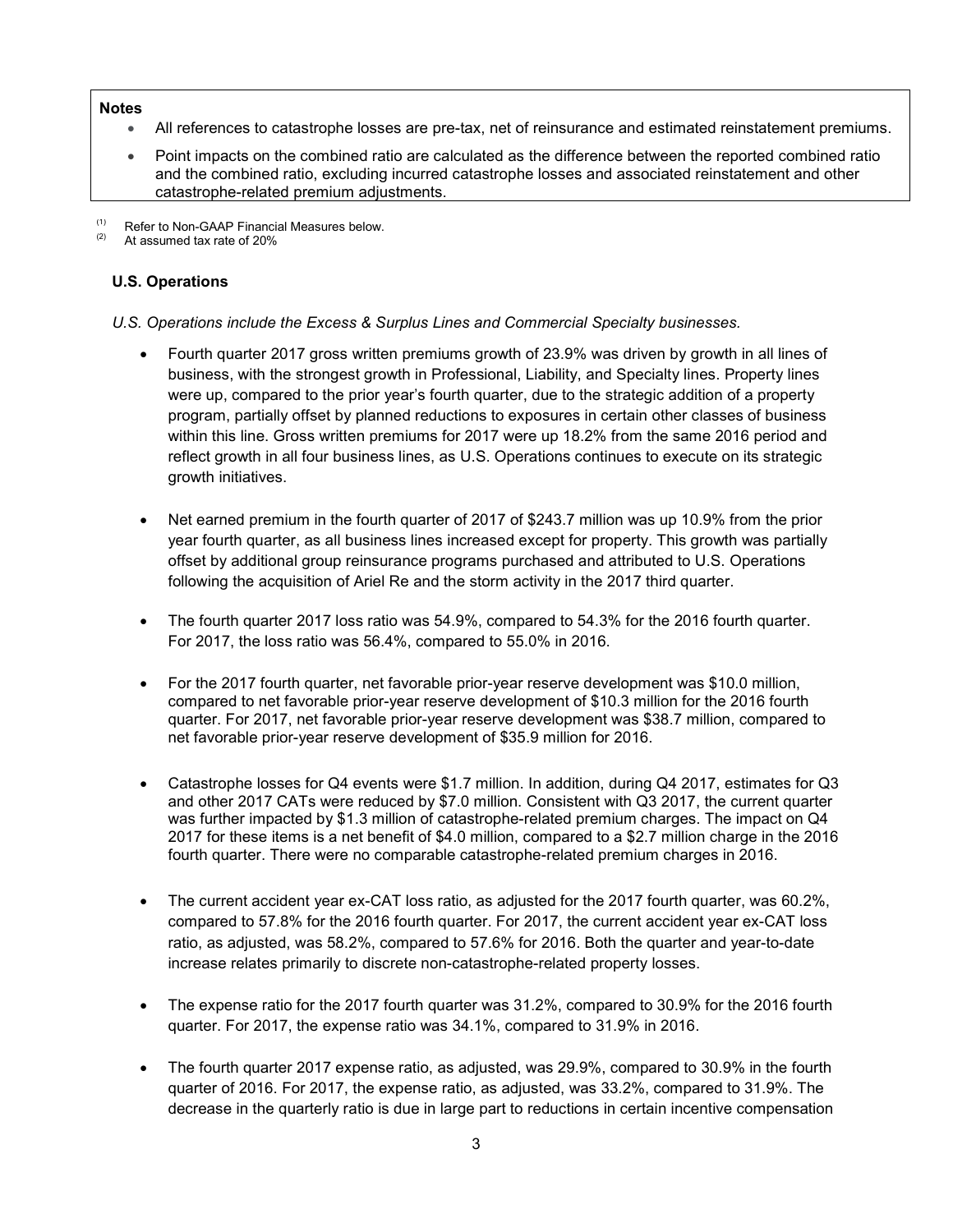programs. While the full year expense ratio includes the reductions to compensation programs, it also includes continued strategic investments in people and technology in support of the aforementioned 23.9% growth in gross written premiums and other operational initiatives.

 For the 2017 fourth quarter, U.S. Operations reported underwriting income of \$33.7 million, compared to underwriting income of \$32.6 million for the 2016 fourth quarter. For 2017, underwriting income was \$89.4 million, compared to \$111.5 million in 2016.

# International Operations

International Operations comprises Syndicate 1200, International Specialty, and the Ariel Re businesses, including Syndicate 1910. The Ariel Re transaction closed on February 6, 2017; therefore, Ariel Re results are included in the International Operations results since that date.

- Gross written premiums were up 17.7% in the fourth quarter and 33.9% for 2017, compared to the same periods in 2016, driven primarily by the acquisition of Ariel Re. Also contributing to growth in the quarter was Professional and Surety lines in the Company's European and International Specialty businesses. This growth was partially offset by planned reductions in Property Direct and Facultative business for U.S. exposures written in Syndicate 1200 as part of the actions taken to restore risk adjusted underwriting margins to more profitable levels.
- Net premiums earned in the fourth quarter of 2017 of \$160.9 million were up 13.0%, compared to the 2016 quarter, driven primarily by the acquisition of Ariel Re. This growth was partially offset by additional group reinsurance programs purchased and attributed to the International operations following the acquisition of Ariel Re and the storm activity in the 2017 third quarter.
- The fourth quarter 2017 loss ratio was 84.3%, compared to 65.8% in the 2016 fourth quarter. For 2017, the loss ratio was 79.4%, compared to 57.8% for 2016. The increase in the fourth quarter and 2017 loss ratios relates to higher catastrophe losses and to an increase in attritional losses.
- For the 2017 fourth quarter, net favorable prior-year reserve development was \$3.8 million, compared to net favorable prior year reserve development of \$5.2 million for the 2016 fourth quarter. For 2017, net unfavorable prior-year reserve development was \$13.2 million, compared to net favorable prior-year reserve development of \$16.0 million for 2016.
- Catastrophe losses for Q4 events were \$35.8 million. In addition, during Q4 2017, estimates for Q3 and other 2017 CATs were reduced by \$0.6 million. Consistent with Q3 2017, the current quarter was further impacted by \$3.1 million of catastrophe-related premium charges. The impact on Q4 2017 for these items is a net charge of \$38.3 million, compared to a \$20.1 million charge in the 2016 fourth quarter. There were no comparable catastrophe-related premium charges in 2016.
- The current accident year ex-CAT loss ratio, as adjusted for the fourth quarter of 2017, was 59.4%, compared to 55.1% for the 2016 fourth quarter. For 2017, the current accident year ex-CAT loss ratio, as adjusted, was 57.2%, compared to 52.0% in 2016. The increase in the attritional loss ratio is due to higher losses within certain classes of business at Syndicate 1200, most notably within Property lines (as discussed in prior quarters).
- The expense ratio for the 2017 fourth quarter was 36.3%, compared to 37.5% for the 2016 fourth quarter. For 2017, the reported expense ratio was 38.1%, compared to 37.6% in 2016.
- The fourth quarter 2017 expense ratio, as adjusted, was 33.1%, compared to 37.5% in the same 2016 period. The 2017 expense ratio, as adjusted, was 36.4%, compared to 37.6% in 2016. The decrease in both the quarterly and full expense ratios, as adjusted, is due in large part to reductions in certain incentive compensation programs.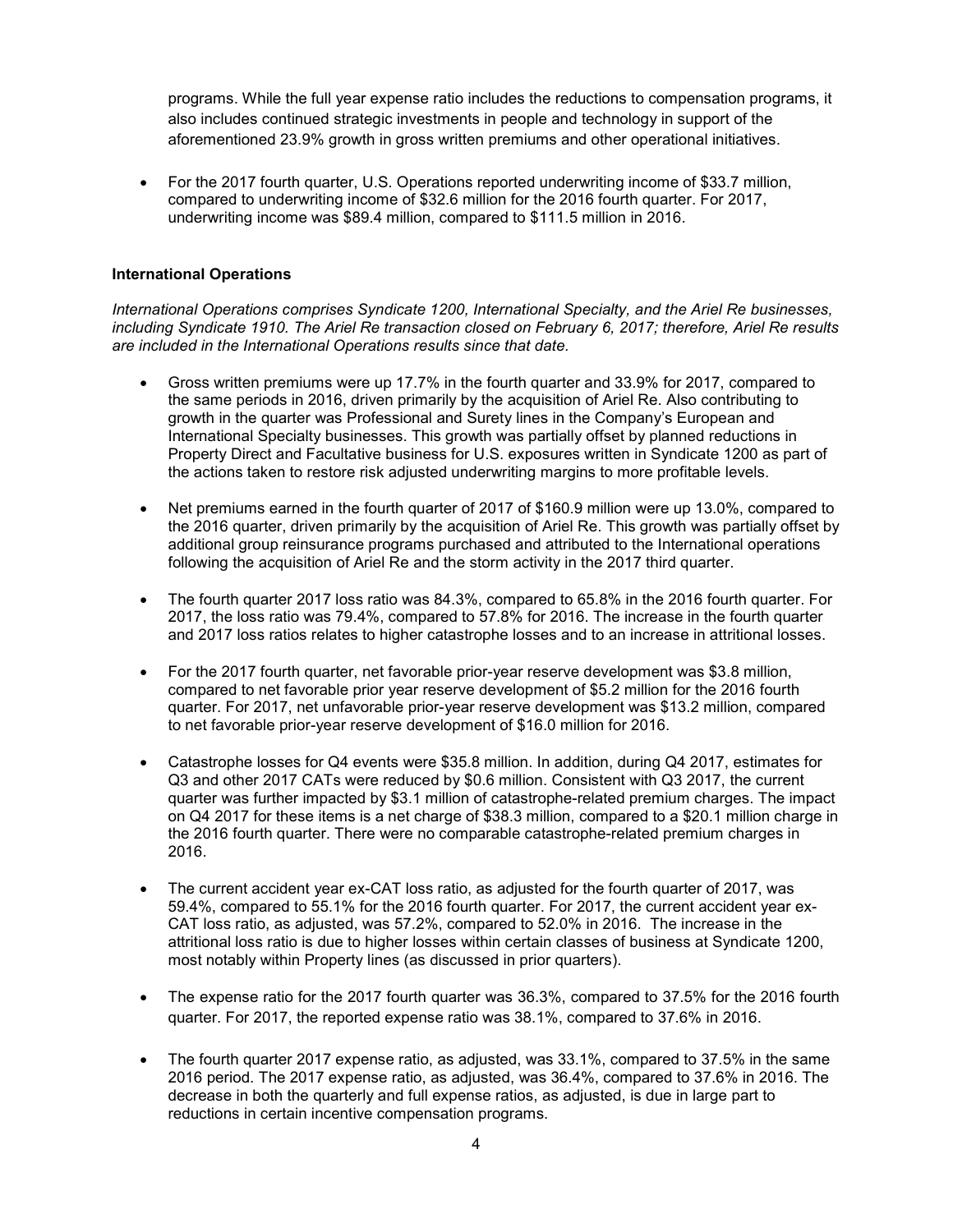For the 2017 fourth quarter, International Operations reported an underwriting loss of \$33.1 million, compared to a loss of \$4.8 million for the 2016 fourth quarter. In 2017, the underwriting loss was \$111.2 million, compared to underwriting income of \$25.8 million in 2016.

### CONFERENCE CALL

Argo Group management will conduct an investor conference call starting at 9:30 a.m. EST (10:30 a.m. AST) tomorrow, Wed., Feb. 14, 2018. A live webcast of the conference call can be accessed by visiting https://services.choruscall.com/links/agii180214.html. Participants in the U.S. can access the call by dialing (877) 291-5203. Callers dialing from outside the U.S. can access the call by dialing (412) 902- 6610. Please ask the operator to be connected to the Argo Group earnings call.

A webcast replay will be available shortly after the live conference call and can be accessed at https://services.choruscall.com/links/agii180214.html. A telephone replay of the conference call will be available through Feb. 21, 2018, to callers in the U.S. by dialing  $(877)$  344-7529 (conference # 10117133). Callers dialing from outside the U.S. can access the telephone replay by dialing (412) 317- 0088 (conference # 10117133).

## ABOUT ARGO GROUP INTERNATIONAL HOLDINGS, LTD.

Argo Group International Holdings, Ltd. (NASDAQ: AGII) is an international underwriter of specialty insurance and reinsurance products in the property and casualty market. Argo Group offers a full line of products and services designed to meet the unique coverage and claims handling needs of businesses in two primary segments: U.S. Operations and International Operations. Argo Group's insurance subsidiaries are A. M. Best-rated 'A' (Excellent) (third highest rating out of 16 rating classifications) with a stable outlook, and Argo Group's U.S. insurance subsidiaries are Standard and Poor's-rated 'A-' (Strong) with a stable outlook. More information on Argo Group and its subsidiaries is available at www.argolimited.com.

#### FORWARD-LOOKING STATEMENTS

This press release may include forward-looking statements, both with respect to Argo Group and its industry, that reflect our current views with respect to future events and financial performance. These statements are made pursuant to the safe harbor provisions of the Private Securities Litigation Reform Act of 1995. Forward-looking statements include all statements that do not relate solely to historical or current facts, and can be identified by the use of words such as "expect," "intend," "plan," "believe," "do not believe," "aim," "project," "anticipate," "seek," "will," "likely," "assume," "estimate," "may," "continue," "guidance," "objective," "outlook," "trends," "future," "could," "would," "should," "target," "on track" and similar expressions of a future or forward-looking nature. All forward-looking statements address matters that involve risks and uncertainties, many of which are beyond Argo Group's control. Accordingly, there are or will be important factors that could cause actual results to differ materially from those indicated in such statements and, therefore, you should not place undue reliance on any such statements. We believe that these factors include, but are not limited to, the following: 1) unpredictability and severity of catastrophic events; 2) rating agency actions; 3) adequacy of our risk management and loss limitation methods; 4) cyclicality of demand and pricing in the insurance and reinsurance markets; 5) statutory or regulatory developments including tax policy, reinsurance and other regulatory matters; 6) our ability to implement our business strategy; 7) adequacy of our loss reserves; 8) continued availability of capital and financing; 9) retention of key personnel; 10) competition; 11) potential loss of business from one or more major insurance or reinsurance brokers; 12) our ability to implement, successfully and on a timely basis, complex infrastructure, distribution capabilities, systems, procedures and internal controls, and to develop accurate actuarial data to support the business and regulatory and reporting requirements; 13) general economic and market conditions (including inflation, volatility in the credit and capital markets, interest rates and foreign currency exchange rates); 14) the integration of Ariel Re and other businesses we may acquire or new business ventures we may start; 15) the effect on our investment portfolios of changing financial market conditions including inflation, interest rates, liquidity and other factors; 16) acts of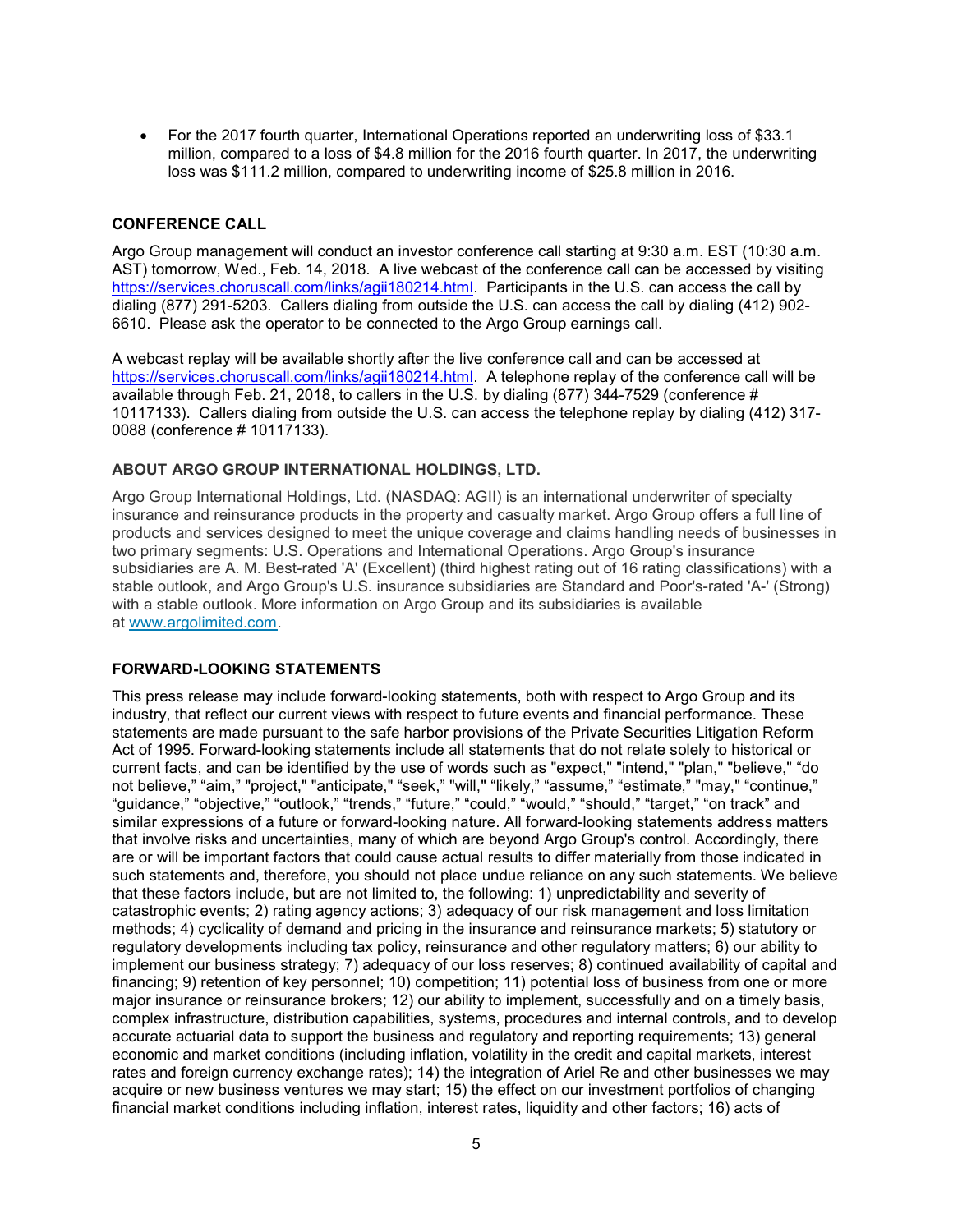terrorism or outbreak of war; and 17) availability of reinsurance and retrocessional coverage, as well as management's response to any of the aforementioned factors.

In addition, any estimates relating to loss events involve the exercise of considerable judgment and reflect a combination of ground-up evaluations, information available to date from brokers and cedants, market intelligence, initial tentative loss reports and other sources. The actuarial range of reserves and management's best estimate is based on our then current state of knowledge including explicit and implicit assumptions relating to the pattern of claim development, the expected ultimate settlement amount, inflation and dependencies between lines of business. Our internal capital model is used to consider the distribution for reserving risk around this best estimate and predict the potential range of outcomes. However, due to the complexity of factors contributing to the losses and the preliminary nature of the information used to prepare these estimates, there can be no assurance that Argo Group's ultimate losses will remain within the stated amount.

The foregoing review of important factors should not be construed as exhaustive and should be read in conjunction with the other cautionary statements that are included herein and elsewhere, including the risk factors included in our most recent reports on Form 10-K and Form 10-Q and other documents of Argo Group on file with or furnished to the U.S. Securities and Exchange Commission ("SEC"). Any forward-looking statements made in this press release are qualified by these cautionary statements, and there can be no assurance that the actual results or developments anticipated by Argo Group will be realized or, even if substantially realized, that they will have the expected consequences to, or effects on, Argo Group or its business or operations. Except as required by law, Argo Group undertakes no obligation to update publicly or revise any forward-looking statement, whether as a result of new information, future developments or otherwise.

### NON-GAAP FINANCIAL MEASURES

In presenting the Company's results, management has included and discussed in this press release certain non-generally accepted accounting principles ("non-GAAP") financial measures within the meaning of Regulation G as promulgated by the U.S. Securities and Exchange Commission. Management believes that these non-GAAP measures, which may be defined differently by other companies, better explain the Company's results of operations in a manner that allows for a more complete understanding of the underlying trends in the Company's business. However, these measures should not be viewed as a substitute for those determined in accordance with generally accepted accounting principles ("U.S. GAAP").

"Underwriting income" is an internal performance measure used in the management of the Company's operations and represents net amount earned from underwriting activities (net premiums earned less underwriting expenses and claims incurred). Although this measure of profit (loss) does not replace net income (loss) computed in accordance with U.S. GAAP as a measure of profitability, management uses this measure of profit (loss) to focus our reporting segments on generating underwriting income. The Company presents Underwriting income as a measure that is commonly recognized as a standard of performance by investors, analysts, rating agencies and other users of its financial information.

"Current accident year ex-CAT combined ratio, as adjusted", "Current accident year ex-CAT loss ratio, as adjusted", and "Expense ratio, as adjusted" are internal measures used by the management of the Company to evaluate the performance of its' underwriting activity and represents the net amount of underwriting income excluding catastrophe related charges, the impact of changes to prior year loss reserves and other non-recurring items. Although this measure does not replace the combined ratio it provides management with a view of the quality of earnings generated by underwriting activity for the current accident year.

"Total return on average investments" is an internal measure used by management of the Company to evaluate the performance of its investment and asset management activities and represents the total of net investment income, net realized gains and losses, and the net change in unrealized gains and losses. These returns are analyzed as a percentage of the average investments excluding investments managed on behalf of trade capital providers who are third-parties that provide underwriting capital to our Syndicate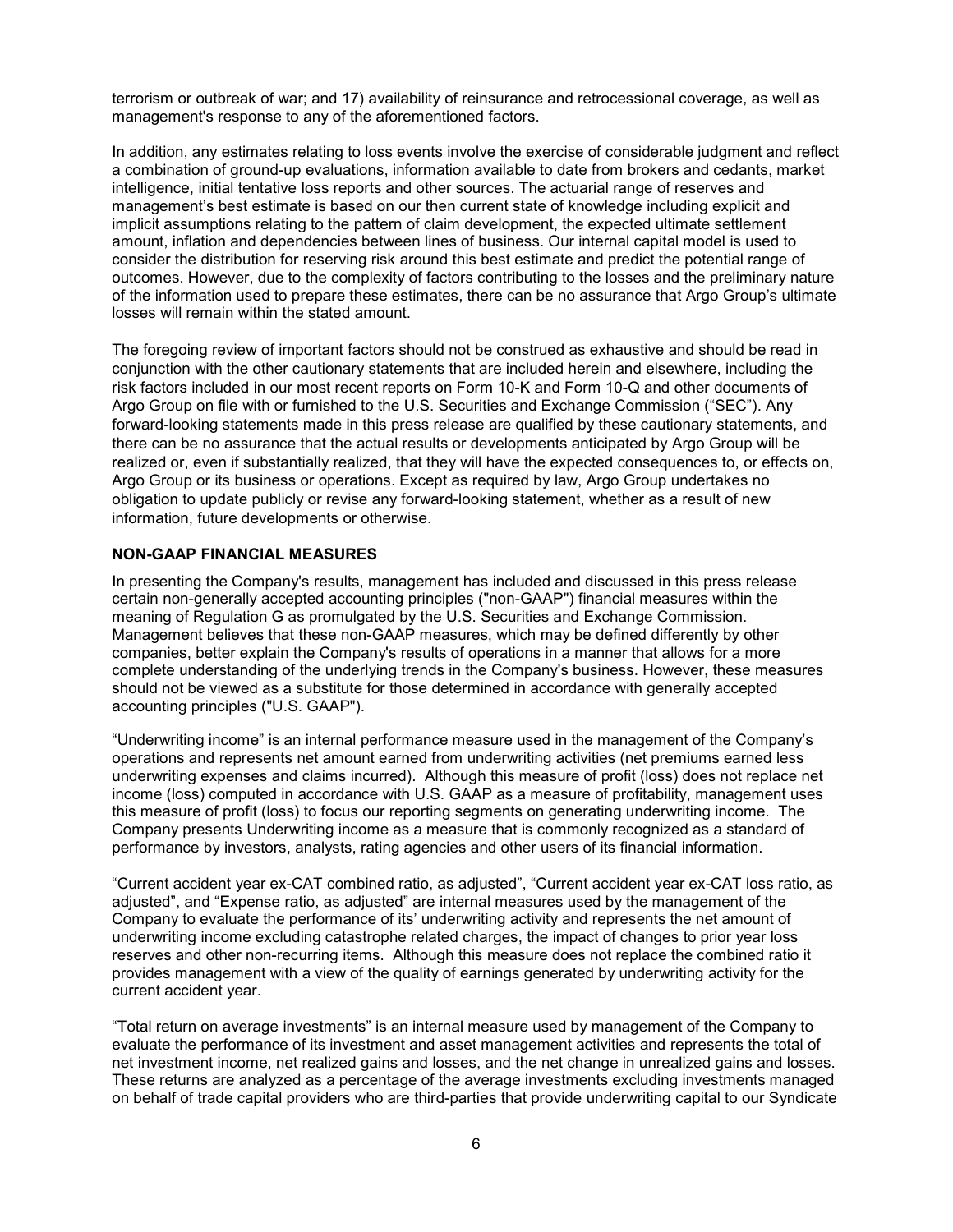operations. This measure does not replace net investment income as a measure of return on invested assets. However, it provides management with an overall view of investment performance.

"Adjusted operating income" is an internal performance measure used in the management of the Company's operations and represents after-tax (at an assumed effective tax rate of 20%) operational results excluding, as applicable, net realized investment gains or losses, net foreign exchange gain or loss, and other similar non-recurring items. The Company excludes net realized investment gains or losses, net foreign exchange gain or loss, and other similar non-recurring items from the calculation of adjusted operating income because these amounts are influenced by and fluctuate in part, by market conditions that are outside of management's control. In addition to presenting net income determined in accordance with U.S. GAAP, the Company believes that showing adjusted operating income enables investors, analysts, rating agencies and other users of the Company's financial information to more easily analyze our results of operations and underlying business performance. Adjusted operating income should not be viewed as a substitute for U.S. GAAP net income.

"Annualized return on average shareholders' equity" ("ROAE") is calculated using average shareholders' equity. In calculating ROAE, the net income available to shareholders for the period is multiplied by the number of periods in a calendar year to arrive at annualized net income available to shareholders. The Company presents ROAE as a measure that is commonly recognized as a standard of performance by investors, analysts, rating agencies and other users of its financial information.

"Annualized adjusted operating return on average shareholders' equity" is calculated using adjusted operating income (as defined above and annualized in the manner described for net income (loss) available to shareholders under ROAE above) and average shareholders' equity. The assumed tax rate is 20%.

Reconciliations of these financial measures to their most directly comparable U.S. GAAP measures are included in the attached tables.

> - more – (financial tables follow)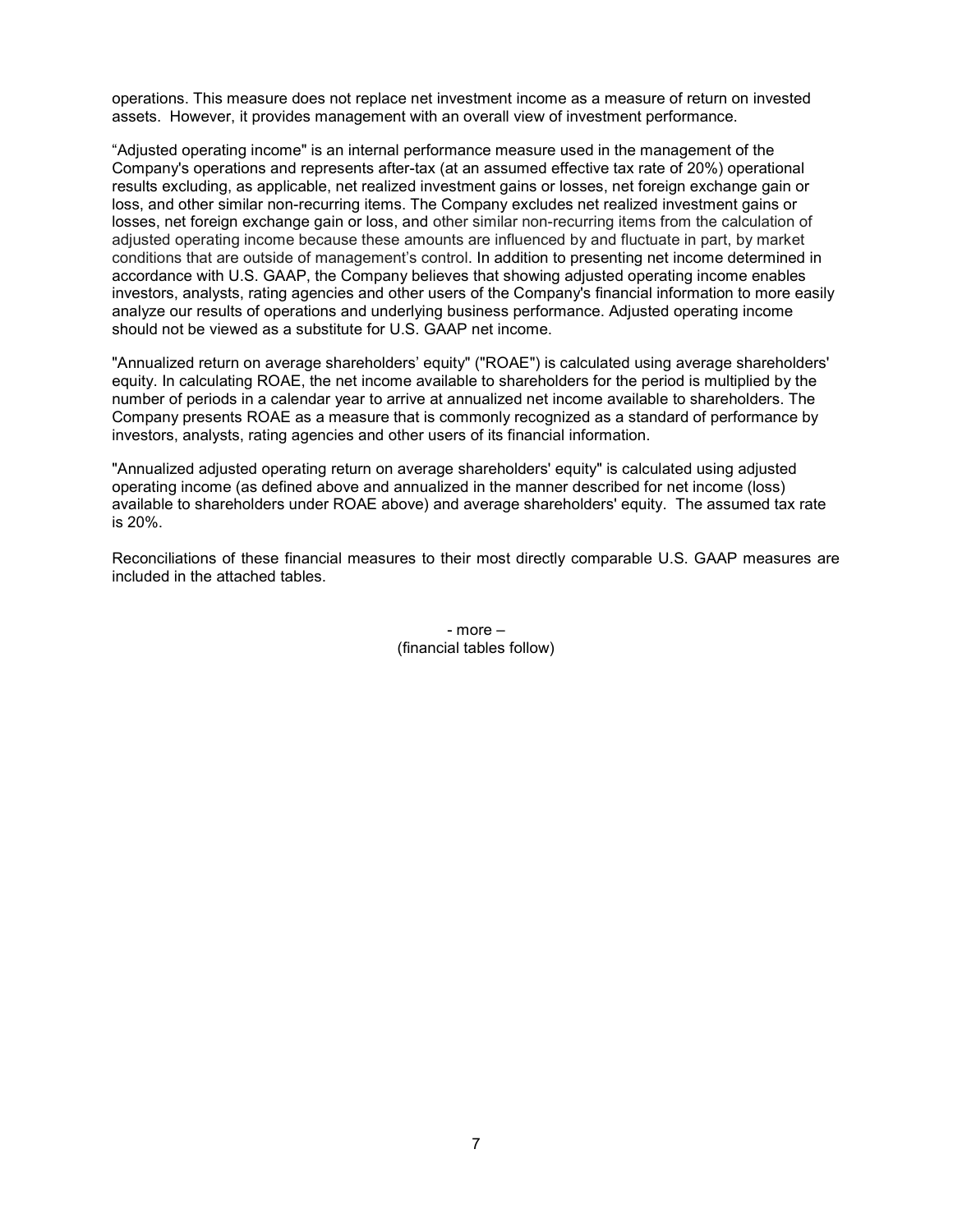# ARGO GROUP INTERNATIONAL HOLDINGS, LTD. CONSOLIDATED BALANCE SHEETS

| ARGO GROUP INTERNATIONAL HOLDINGS, LTD.                               |                          |                           |                  |
|-----------------------------------------------------------------------|--------------------------|---------------------------|------------------|
| CONSOLIDATED BALANCE SHEETS                                           |                          |                           |                  |
| (in millions, except per share amounts)                               |                          |                           |                  |
|                                                                       | December 31,             |                           | December 31,     |
|                                                                       | 2017                     |                           | 2016             |
|                                                                       | (unaudited)              |                           |                  |
| Assets                                                                |                          |                           |                  |
| Total investments                                                     | \$<br>4,742.9            | \$                        | 4,320.3          |
| Cash                                                                  | 176.6                    |                           | 86.0             |
| Accrued investment income                                             | 23.5                     |                           | 20.7             |
| Receivables                                                           | 2,691.9<br>258.2         |                           | 1,849.4<br>219.9 |
| Goodwill and intangible assets<br>Deferred acquisition costs, net     | 160.4                    |                           | 139.1            |
| Ceded unearned premiums                                               | 399.5                    |                           | 302.8            |
| Other assets                                                          | 311.0                    |                           | 266.8            |
| <b>Total assets</b>                                                   | \$<br>8,764.0            | \$                        | 7,205.0          |
|                                                                       |                          |                           |                  |
| Liabilities and Shareholders' Equity                                  |                          |                           |                  |
| Reserves for losses and loss adjustment expenses<br>Unearned premiums | \$<br>4,201.0<br>1,207.7 | \$                        | 3,350.8<br>970.0 |
| Ceded reinsurance payable, net                                        | 734.0                    |                           | 466.6            |
| Senior unsecured fixed rate notes                                     | 139.6                    |                           | 139.5            |
| Other indebtedness                                                    | 184.5                    |                           | 55.4             |
| Junior subordinated debentures                                        | 256.6                    |                           | 172.7            |
| Other liabilities                                                     | 220.9                    |                           | 257.3            |
| <b>Total liabilities</b>                                              | 6,944.3                  |                           | 5,412.3          |
| Total shareholders' equity                                            | 1,819.7                  |                           | 1,792.7          |
| Total liabilities and shareholders' equity                            | \$<br>8,764.0            | $\boldsymbol{\mathsf{S}}$ | 7,205.0          |
| Book value per common share                                           | \$<br>61.48              | \$                        | 59.73            |
|                                                                       |                          |                           |                  |
|                                                                       |                          |                           |                  |
|                                                                       |                          |                           |                  |
| - more -                                                              |                          |                           |                  |
|                                                                       |                          |                           |                  |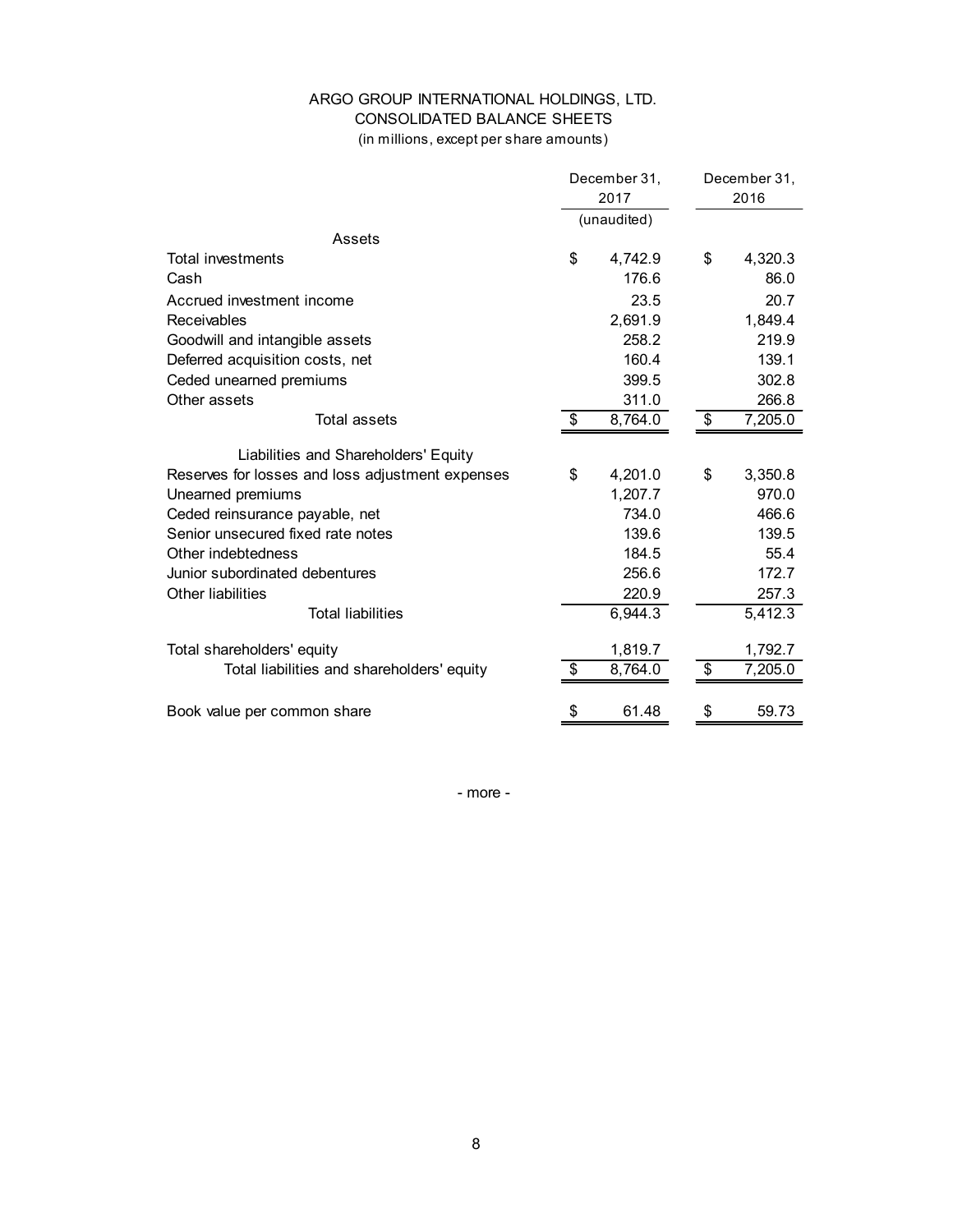# ARGO GROUP INTERNATIONAL HOLDINGS, LTD. FINANCIAL HIGHLIGHTS ALL SEGMENTS (in millions, except per share amounts)

| ARGO GROUP INTERNATIONAL HOLDINGS, LTD.                                                    |                         | <b>FINANCIAL HIGHLIGHTS</b><br>ALL SEGMENTS |                        |                     |               |                           |               |                       |
|--------------------------------------------------------------------------------------------|-------------------------|---------------------------------------------|------------------------|---------------------|---------------|---------------------------|---------------|-----------------------|
| (in millions, except per share amounts)                                                    |                         |                                             |                        |                     |               |                           |               |                       |
|                                                                                            |                         | <b>Three Months Ended</b><br>December 31,   |                        |                     |               | Year Ended<br>December 31 |               |                       |
|                                                                                            |                         | 2017                                        | (unaudited)            | 2016                |               | 2017<br>(unaudited)       |               | 2016                  |
| Gross written premiums<br>Net written premiums                                             | \$                      | 606.3<br>389.8                              | \$                     | 499.0<br>333.5      |               | \$2,697.2<br>1,653.5      |               | \$2,164.8<br>1,440.2  |
| Earned premiums<br>Net investment income                                                   |                         | 404.5<br>35.0                               |                        | 362.3<br>25.5       |               | 1,572.3<br>140.0          |               | 1,410.8<br>115.1      |
| Fee and other income<br>Net realized investment and other gains                            |                         | 2.1<br>14.2                                 |                        | 4.3<br>13.3         |               | 22.5<br>39.3              |               | 24.5<br>26.1          |
| Total revenue                                                                              |                         | 455.8                                       |                        | 405.4               |               | 1,774.1                   |               | 1,576.5               |
| Losses and loss adjustment expenses<br>Underwriting, acquisition and insurance expenses    |                         | 270.7<br>161.0                              |                        | 214.1<br>144.0      |               | 1,050.2<br>635.4          |               | 810.1<br>547.0        |
| Interest expense<br>Fee and other expense, net<br>Foreign currency exchange losses (gains) |                         | 7.3<br>2.2<br>2.3                           |                        | 5.0<br>4.3<br>(9.0) |               | 27.7<br>14.6<br>6.3       |               | 19.6<br>22.4<br>(4.5) |
| Total expenses                                                                             |                         | 443.5                                       |                        | 358.4               |               | 1,734.2                   |               | 1,394.6               |
| Income before taxes<br>Income tax (benefit) provision                                      |                         | 12.3<br>(16.6)                              |                        | 47.0<br>14.1        |               | 39.9<br>(10.4)            |               | 181.9<br>35.2         |
| Net income                                                                                 | $\overline{\mathbf{e}}$ | 28.9                                        | $\sqrt{\frac{2}{\pi}}$ | 32.9                | $\frac{1}{2}$ | $\overline{50.3}$         | $\bullet$     | 146.7                 |
| Net income per common share (basic)                                                        | \$                      | 0.98                                        | $\sqrt{2}$             | 1.10                | $\frac{1}{2}$ | 1.68                      | \$            | 4.86                  |
| Net income per common share (diluted)                                                      | \$                      | 0.95                                        | $\sqrt{2}$             | 1.07                | $\frac{1}{2}$ | 1.64                      | $\frac{1}{2}$ | 4.75                  |
| Weighted average common shares:<br>Basic                                                   |                         | 29.6                                        |                        | 30.0                |               | 30.0                      |               | 30.2                  |
| Diluted                                                                                    |                         | 30.4                                        |                        | 30.7                |               | 30.8                      |               | 30.8                  |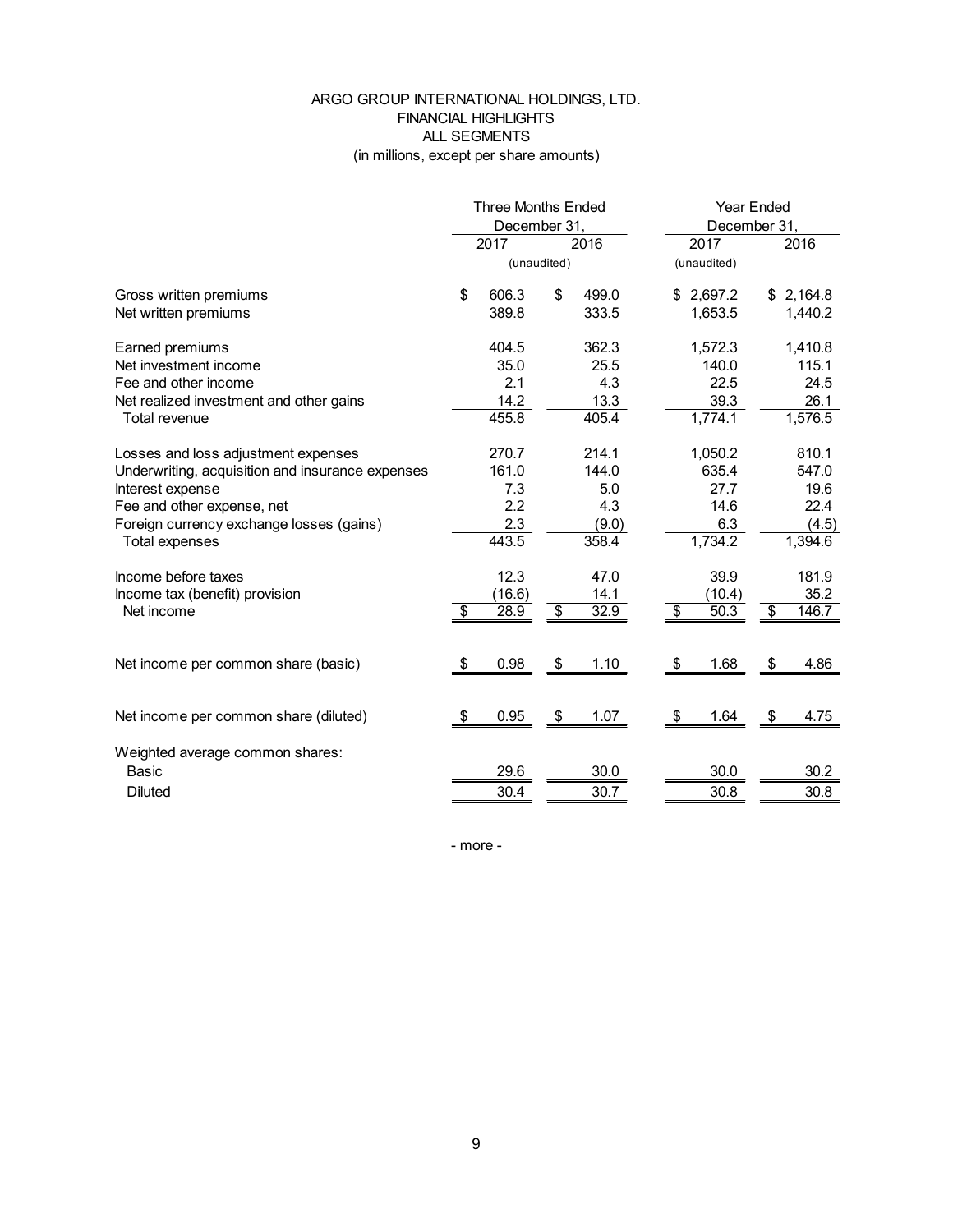# ARGO GROUP INTERNATIONAL HOLDINGS, LTD. SEGMENT DATA (in millions)

| ARGO GROUP INTERNATIONAL HOLDINGS, LTD.                     |                            |                     |               |                |                |                     |                         |              |
|-------------------------------------------------------------|----------------------------|---------------------|---------------|----------------|----------------|---------------------|-------------------------|--------------|
|                                                             |                            | <b>SEGMENT DATA</b> |               |                |                |                     |                         |              |
|                                                             |                            | (in millions)       |               |                |                |                     |                         |              |
|                                                             |                            |                     |               |                |                |                     |                         |              |
|                                                             |                            | Three months ended  |               |                |                | <b>Year Ended</b>   |                         |              |
|                                                             |                            | December 31,        |               |                |                | December 31,        |                         |              |
|                                                             |                            | 2017                | (unaudited)   | 2016           |                | 2017<br>(unaudited) |                         | 2016         |
| <b>U.S. OPERATIONS</b>                                      |                            |                     |               |                |                |                     |                         |              |
| Gross written premiums                                      | \$                         | 380.9               | $\frac{1}{2}$ | 307.5          | \$             | 1,509.8             | \$                      | 1,277.7      |
| Net written premiums                                        |                            | 250.7               |               | 211.7          |                | 1,031.8             |                         | 883.5        |
| Earned premiums                                             |                            | 243.7               |               | 219.8          |                | 936.6               |                         | 849.5        |
| Underwriting income                                         |                            | 33.7                |               | 32.6           |                | 89.4                |                         | 111.5        |
| Net investment income                                       |                            | 21.2                |               | 16.1           |                | 87.2                |                         | 71.9         |
| Interest expense                                            |                            | (3.8)               |               | (2.4)          |                | (14.1)              |                         | (9.2)        |
| Fee (expense) income net<br>Net income before taxes         | \$                         | (0.6)<br>50.5       | \$            | 1.9<br>48.2    | $\mathfrak{L}$ | 6.9<br>169.4        | \$                      | 0.2<br>174.4 |
|                                                             |                            |                     |               |                |                |                     |                         |              |
| Loss ratio                                                  |                            | 54.9%               |               | 54.3%          |                | 56.4%               |                         | 55.0%        |
| Expense ratio                                               |                            | 31.2%               |               | 30.9%          |                | 34.1%               |                         | 31.9%        |
| GAAP combined ratio                                         |                            | 86.1%               |               | 85.2%          |                | 90.5%               |                         | 86.9%        |
| INTERNATIONAL OPERATIONS                                    |                            |                     |               |                |                |                     |                         |              |
| Gross written premiums                                      | \$                         | 225.3               | \$            | 191.5          | $\frac{1}{2}$  | 1,187.3             | \$                      | 886.8        |
| Net written premiums                                        |                            | 139.1               |               | 121.8          |                | 621.7               |                         | 556.4        |
| Earned premiums                                             |                            | 160.9               |               | 142.4          |                | 635.8               |                         | 560.9        |
| Underwriting (loss) income                                  |                            | (33.1)              |               | (4.8)          |                | (111.2)             |                         | 25.8         |
| Net investment income                                       |                            | 8.3                 |               | 6.0            |                | 32.7                |                         | 28.7         |
| Interest expense                                            |                            | (2.6)               |               | (1.3)          |                | (9.7)               |                         | (5.3)        |
| Fee income (expense), net<br>Net (loss) income before taxes | $\boldsymbol{\mathsf{\$}}$ | 0.8<br>(26.6)       | $\frac{1}{2}$ | (1.4)<br>(1.5) | $\sqrt[6]{2}$  | 1.5<br>(86.7)       | $\sqrt[6]{\frac{1}{2}}$ | 2.4<br>51.6  |
|                                                             |                            |                     |               |                |                |                     |                         |              |
| Loss ratio                                                  |                            | 84.3%               |               | 65.8%          |                | 79.4%               |                         | 57.8%        |
| Expense ratio                                               |                            | 36.3%               |               | 37.5%          |                | 38.1%               |                         | 37.6%        |
| GAAP combined ratio                                         |                            | 120.6%              |               | 103.3%         |                | 117.5%              |                         | 95.4%        |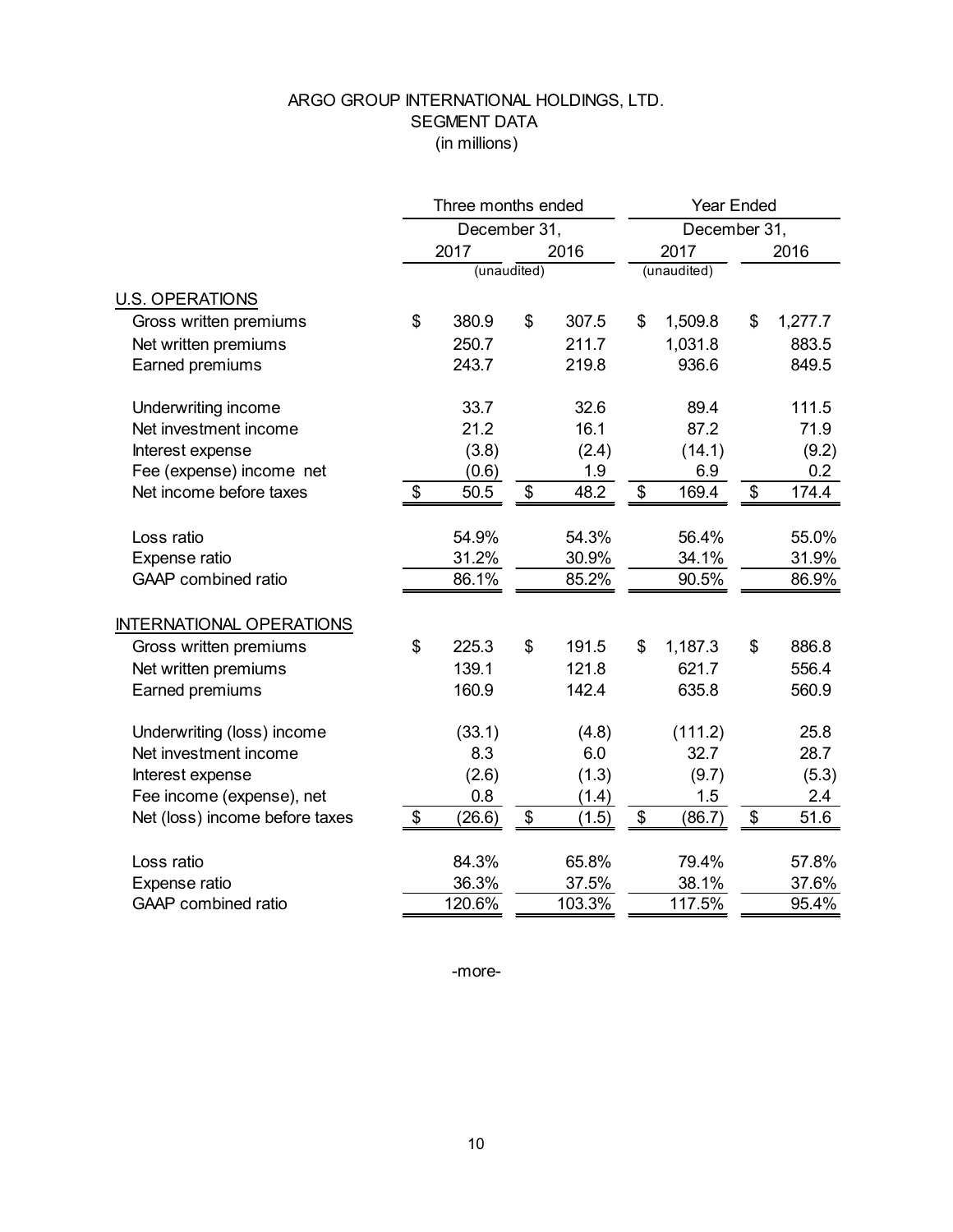### (in millions) ARGO GROUP INTERNATIONAL HOLDINGS, LTD.

|                                                       | ARGO GROUP INTERNATIONAL HOLDINGS, LTD. | (in millions)         |                  |                             |                |
|-------------------------------------------------------|-----------------------------------------|-----------------------|------------------|-----------------------------|----------------|
|                                                       |                                         |                       |                  |                             |                |
|                                                       |                                         | Three months ended    |                  | Year Ended                  |                |
| Net Prior Year Development<br>(Favorable)/Unfavorable |                                         | December 31,<br>2017  | 2016             | December 31,<br>2017        | 2016           |
| US Operations                                         | \$                                      | (unaudited)<br>(10.0) | \$<br>(10.3)     | \$<br>(unaudited)<br>(38.7) | \$<br>(35.9)   |
| <b>International Operations</b><br>Run-off Lines      |                                         | (3.8)<br>1.2          | (5.2)<br>$1.0\,$ | 13.2<br>17.3                | (16.0)<br>18.6 |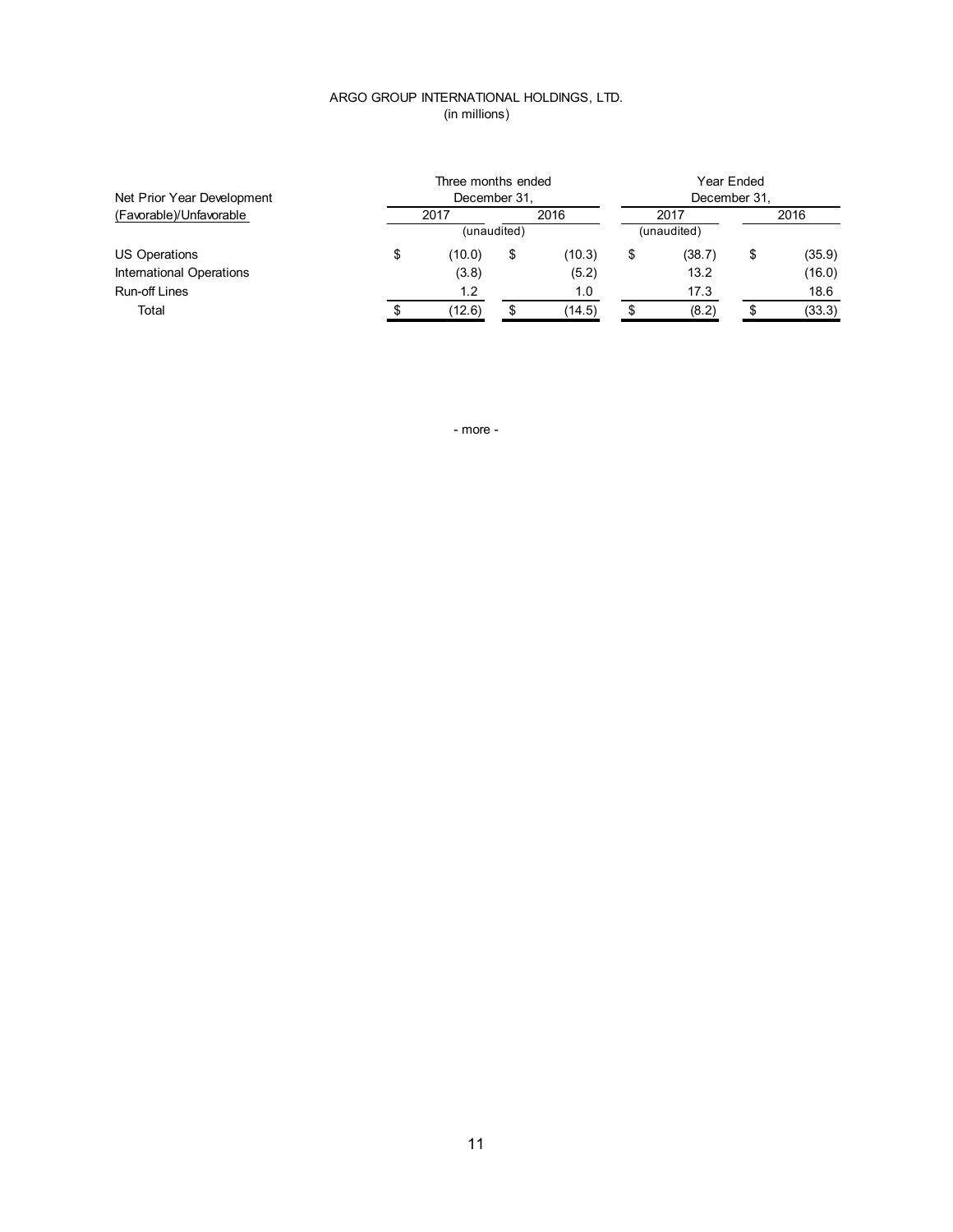### ARGO GROUP INTERNATIONAL HOLDINGS, LTD. (in millions) (unaudited)

| ARGO GROUP INTERNATIONAL HOLDINGS, LTD.<br>(in millions)                                                  |                           |                    |              |                          |
|-----------------------------------------------------------------------------------------------------------|---------------------------|--------------------|--------------|--------------------------|
|                                                                                                           |                           |                    |              |                          |
|                                                                                                           |                           |                    |              |                          |
|                                                                                                           |                           |                    |              |                          |
|                                                                                                           |                           |                    |              |                          |
| (unaudited)                                                                                               |                           |                    |              |                          |
|                                                                                                           |                           |                    |              |                          |
|                                                                                                           |                           | Three months ended | December 31, |                          |
|                                                                                                           |                           | 2017               |              | 2016                     |
| Catastrophe losses, net of reinstatement premiums                                                         |                           |                    |              |                          |
| <b>US Operations</b>                                                                                      |                           |                    |              |                          |
| Catastrophe losses - Q4 events<br>Catastrophe losses - pre Q4 events                                      | \$                        | 1.7<br>(7.0)       | \$           | 2.7                      |
| Total catastrophe losses                                                                                  |                           | (5.3)              |              | 2.7                      |
| CAT related premium adjustments                                                                           |                           | 1.3                |              |                          |
| Catastrophe losses, inclusive of CAT related premium adjustments                                          | $\boldsymbol{\mathsf{S}}$ | (4.0)              | \$           | 2.7                      |
| International Operations                                                                                  |                           |                    |              |                          |
| Catastrophe losses - Q4 events (1)                                                                        | \$                        | 35.8               | \$           | 20.1                     |
| Catastrophe losses - Q3 events (2)                                                                        |                           | (0.6)              |              | $\sim$                   |
| Total catastrophe losses                                                                                  |                           | 35.2               |              | 20.1                     |
| CAT related premium adjustments                                                                           |                           | 3.1                |              | $\overline{\phantom{a}}$ |
| Catastrophe losses, inclusive of CAT related premium adjustments                                          | \$                        | 38.3               | \$           | 20.1                     |
| Consolidated                                                                                              |                           |                    |              |                          |
| Catastrophe losses - Q4 events (1)                                                                        | \$                        | 37.5               | \$           | 22.8                     |
| Catastrophe losses - Q3 events (2)                                                                        |                           | (7.6)              |              |                          |
| Total catastrophe losses                                                                                  |                           | 29.9               |              | 22.8                     |
| CAT related premium adjustments                                                                           |                           | 4.4                |              |                          |
| Catastrophe losses, inclusive of CAT related premium adjustments                                          | \$                        | 34.3               | \$           | 22.8                     |
|                                                                                                           |                           |                    | Year Ended   |                          |
|                                                                                                           |                           |                    | December 31, |                          |
|                                                                                                           |                           | 2017               |              | 2016                     |
| Catastrophe losses, net of reinstatement premiums:<br><b>US Operations</b>                                | \$                        | 16.8               | \$           | 14.2                     |
| International Operations <sup>(3)</sup>                                                                   |                           | 109.4              |              | 47.5                     |
| Total catastrophe losses                                                                                  |                           | 126.2              |              | 61.7                     |
| CAT related premium adjustments                                                                           |                           |                    |              |                          |
| <b>US Operations</b>                                                                                      |                           | 5.1                |              |                          |
| <b>International Operations</b>                                                                           |                           | 13.8               |              |                          |
| Total CAT related premium adjustments<br>Catastrophe losses, inclusive of CAT related premium adjustments | \$                        | 18.9<br>145.1      | \$           | 61.7                     |
|                                                                                                           |                           |                    |              |                          |

(3) Losses for the years ended December 31, 2017 and 2016 decreased \$1.0 million and \$0.6 million, respectively, for reinstatement premiums on in-bound reinsurance.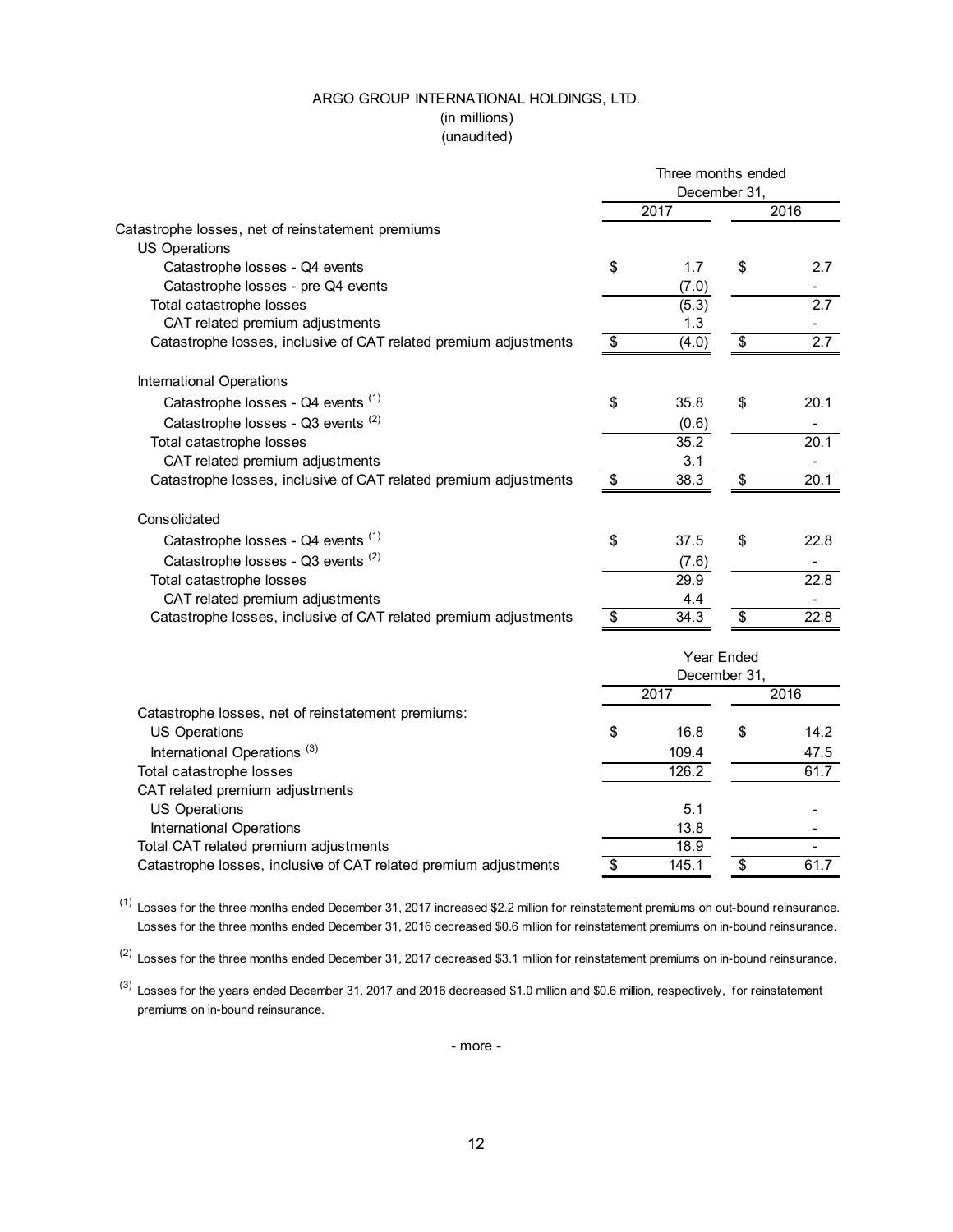### ARGO GROUP INTERNATIONAL HOLDINGS, LTD. RECONCILIATION OF RATIOS (in millions)

| ARGO GROUP INTERNATIONAL HOLDINGS, LTD.                                                                           |                          |                          |                      |                          |
|-------------------------------------------------------------------------------------------------------------------|--------------------------|--------------------------|----------------------|--------------------------|
| RECONCILIATION OF RATIOS                                                                                          |                          |                          |                      |                          |
| (in millions)                                                                                                     |                          |                          |                      |                          |
| (unaudited)                                                                                                       |                          |                          |                      |                          |
|                                                                                                                   |                          |                          |                      |                          |
|                                                                                                                   | Three months ended       |                          | Year Ended           |                          |
|                                                                                                                   | December 31,<br>2017     | 2016                     | December 31,<br>2017 | 2016                     |
| <b>US Operations</b>                                                                                              |                          |                          |                      |                          |
| Earned premiums, as reported                                                                                      | \$243.7                  | \$219.8                  | \$936.6              | 849.5<br>\$              |
| CAT related premiums adjustments                                                                                  | 1.3                      | $\sim$                   | 5.1                  | $\sim$                   |
| Net earned premiums, net of catastrophe adjustments                                                               | 245.0                    | 219.8                    | 941.7                | 849.5                    |
| Other CAT and risk management purchases in 2017                                                                   | 2.7                      | $\overline{\phantom{a}}$ | 4.1                  | $\sim$                   |
| Net earned premiums, as adjusted                                                                                  | \$247.7                  | \$219.8                  | \$945.8              | \$849.5                  |
|                                                                                                                   |                          |                          |                      |                          |
| Losses and loss adjustment expenses, as reported                                                                  | 133.9<br>\$              | \$119.4                  | \$528.1              | \$467.5                  |
| Catastrophe benefits (losses)                                                                                     | 5.3                      | (2.7)                    | (16.8)               | (14.2)                   |
| Net favorable prior accident year reserve development<br>Current accident year losses excluding CATs, as adjusted | 10.0<br>149.2<br>\$      | 10.3<br>\$<br>127.0      | 38.7<br>\$550.0      | 35.9<br>\$<br>489.2      |
|                                                                                                                   |                          |                          |                      |                          |
| Underwriting, acquisition and insurance expenses, as reported                                                     | 76.1<br>\$               | 67.8<br>\$               | \$319.1              | \$270.5                  |
| Restructuring charge                                                                                              | (2.0)                    |                          | (2.0)                |                          |
| Final resolution of premium tax dispute                                                                           | $\overline{\phantom{0}}$ | $\overline{\phantom{0}}$ | (3.5)                | $\overline{\phantom{a}}$ |
| Underwriting, acquisition and insurance expenses, as adjusted                                                     | \$<br>74.1               | 67.8<br>\$               | \$313.6              | 270.5<br>\$              |
|                                                                                                                   |                          |                          |                      |                          |
| Loss ratio, as reported                                                                                           | 54.9%                    | 54.3%                    | 56.4%                | 55.0%                    |
| Catastrophe losses (a)<br>Prior accident year loss development                                                    | 2.2%<br>4.1%             | $-1.2%$<br>4.7%          | $-1.8%$<br>4.1%      | $-1.6%$<br>4.2%          |
| Other CAT and risk management purchases in 2017                                                                   | $-1.0%$                  | 0.0%                     | $-0.5%$              | 0.0%                     |
| Current accident year ex-cats loss ratio, as adjusted                                                             | 60.2%                    | 57.8%                    | 58.2%                | 57.6%                    |
|                                                                                                                   |                          |                          |                      |                          |
| Expense ratio, as reported                                                                                        | 31.2%                    | 30.9%                    | 34.1%                | 31.9%                    |
| Restructuring charge                                                                                              | $-0.8%$                  | 0.0%                     | $-0.2%$              | 0.0%                     |
| Final resolution of premium tax dispute                                                                           | 0.0%                     | 0.0%                     | $-0.4%$              | 0.0%                     |
| Other CAT and risk management purchases in 2017                                                                   | $-0.5%$                  | 0.0%                     | $-0.3%$              | $0.0\%$                  |
|                                                                                                                   | 29.9%                    | 30.9%                    | 33.2%                | 31.9%                    |
| Expense ratio, as adjusted                                                                                        |                          |                          |                      |                          |
|                                                                                                                   |                          |                          |                      |                          |
| Combined ratio, as reported<br>CAY ex-CAT combined ratio, as adjusted                                             | 86.1%<br>90.1%           | 85.2%<br>88.7%           | 90.5%<br>91.4%       | 86.9%<br>89.5%           |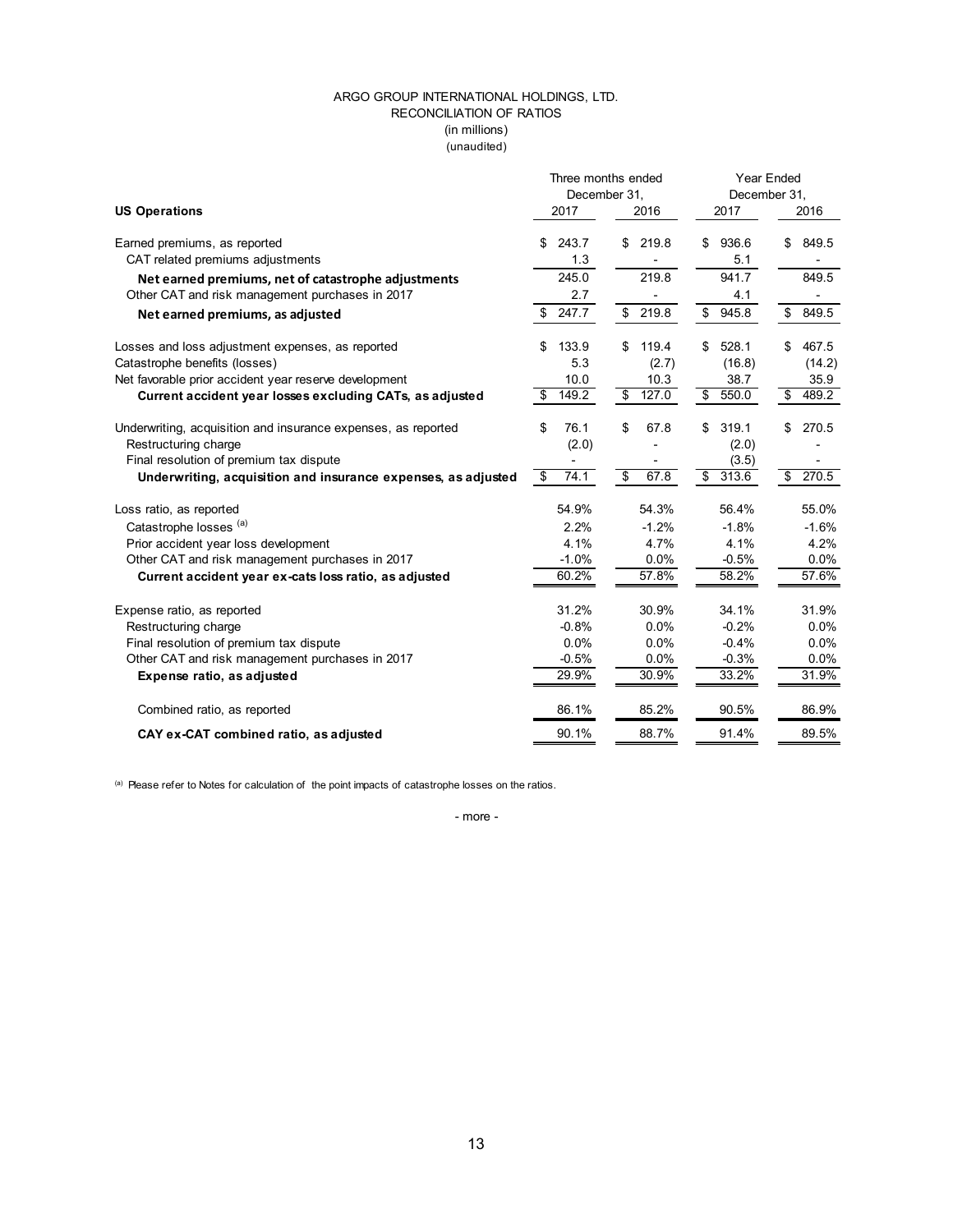#### ARGO GROUP INTERNATIONAL HOLDINGS, LTD. RECONCILIATION OF RATIOS (unaudited) (in millions)

| ARGO GROUP INTERNATIONAL HOLDINGS, LTD.                                                                               |                     |                          |                    |                          |
|-----------------------------------------------------------------------------------------------------------------------|---------------------|--------------------------|--------------------|--------------------------|
| RECONCILIATION OF RATIOS                                                                                              |                     |                          |                    |                          |
| (in millions)                                                                                                         |                     |                          |                    |                          |
| (unaudited)                                                                                                           |                     |                          |                    |                          |
|                                                                                                                       | Three months ended  |                          | Year Ended         |                          |
|                                                                                                                       | December 31,        |                          | December 31,       |                          |
| <b>International Operations</b>                                                                                       | 2017                | 2016                     | 2017               | 2016                     |
| Earned premiums, as reported                                                                                          | \$<br>160.9         | \$142.4                  | \$635.8            | 560.9<br>\$              |
| CAT related premiums adjustments                                                                                      | 3.1                 | $\sim$                   | 13.8               | $\sim$                   |
| Net earned premiums, net of catastrophe adjustments                                                                   | 164.0               | 142.4                    | 649.6              | 560.9                    |
| Other CAT and risk management purchases in 2017                                                                       | 10.0                | $\overline{\phantom{a}}$ | 16.7               | $\overline{\phantom{a}}$ |
| Net earned premiums, as adjusted                                                                                      | 174.0<br>\$         | \$142.4                  | \$666.3            | 560.9<br>\$              |
| Losses and loss adjustment expenses, as reported                                                                      | \$135.6             | 93.7<br>\$               | \$504.8            | 324.0<br>\$              |
| Catastrophe losses                                                                                                    | (36.1)              | (20.7)                   | (110.4)            | (49.7)                   |
| Net favorable (unfavorable) prior accident year reserve development                                                   | 3.8                 | 5.2                      | (13.2)             | 16.0                     |
| Current accident year losses excluding CATs, as adjusted                                                              | 103.3<br>\$         | 78.2<br>\$               | 381.2<br>\$        | \$<br>290.3              |
|                                                                                                                       |                     |                          |                    |                          |
| Underwriting, acquisition and insurance expenses, as reported<br>Prior quarters intangible asset amortization true up | 58.4<br>\$<br>(0.9) | 53.5<br>\$               | \$242.2            | \$211.1                  |
| Underwriting, acquisition and insurance expenses, as adjusted                                                         | \$<br>57.5          | 53.5<br>\$               | \$242.2            | \$<br>211.1              |
|                                                                                                                       |                     |                          |                    |                          |
| Loss ratio, as reported                                                                                               | 84.3%               | 65.8%                    | 79.4%              | 57.8%                    |
| Catastrophe losses (a)                                                                                                | $-22.1%$            | $-14.4%$                 | $-17.3%$           | $-8.7%$                  |
| Prior accident year loss development<br>Other CAT and risk management purchases in 2017                               | 2.3%<br>$-5.1%$     | 3.7%<br>0.0%             | $-2.1%$<br>$-2.8%$ | 2.9%<br>0.0%             |
| Current accident year ex-cats loss ratio, as adjusted                                                                 | 59.4%               | 55.1%                    | 57.2%              | 52.0%                    |
|                                                                                                                       |                     |                          |                    |                          |
| Expense ratio, as reported                                                                                            | 36.3%               | 37.5%                    | 38.1%              | 37.6%                    |
| Prior quarters intangible asset amortization true up                                                                  | $-0.6%$             | 0.0%                     | 0.0%               | 0.0%                     |
|                                                                                                                       | $-2.7%$<br>33.0%    | 0.0%<br>37.5%            | $-1.7%$<br>36.4%   | 0.0%<br>37.6%            |
| Other CAT and risk management purchases in 2017                                                                       |                     |                          |                    |                          |
| Expense ratio, as adjusted                                                                                            |                     |                          |                    |                          |
| Combined ratio, as reported                                                                                           | 120.6%              | 103.3%                   | 117.5%             | 95.4%                    |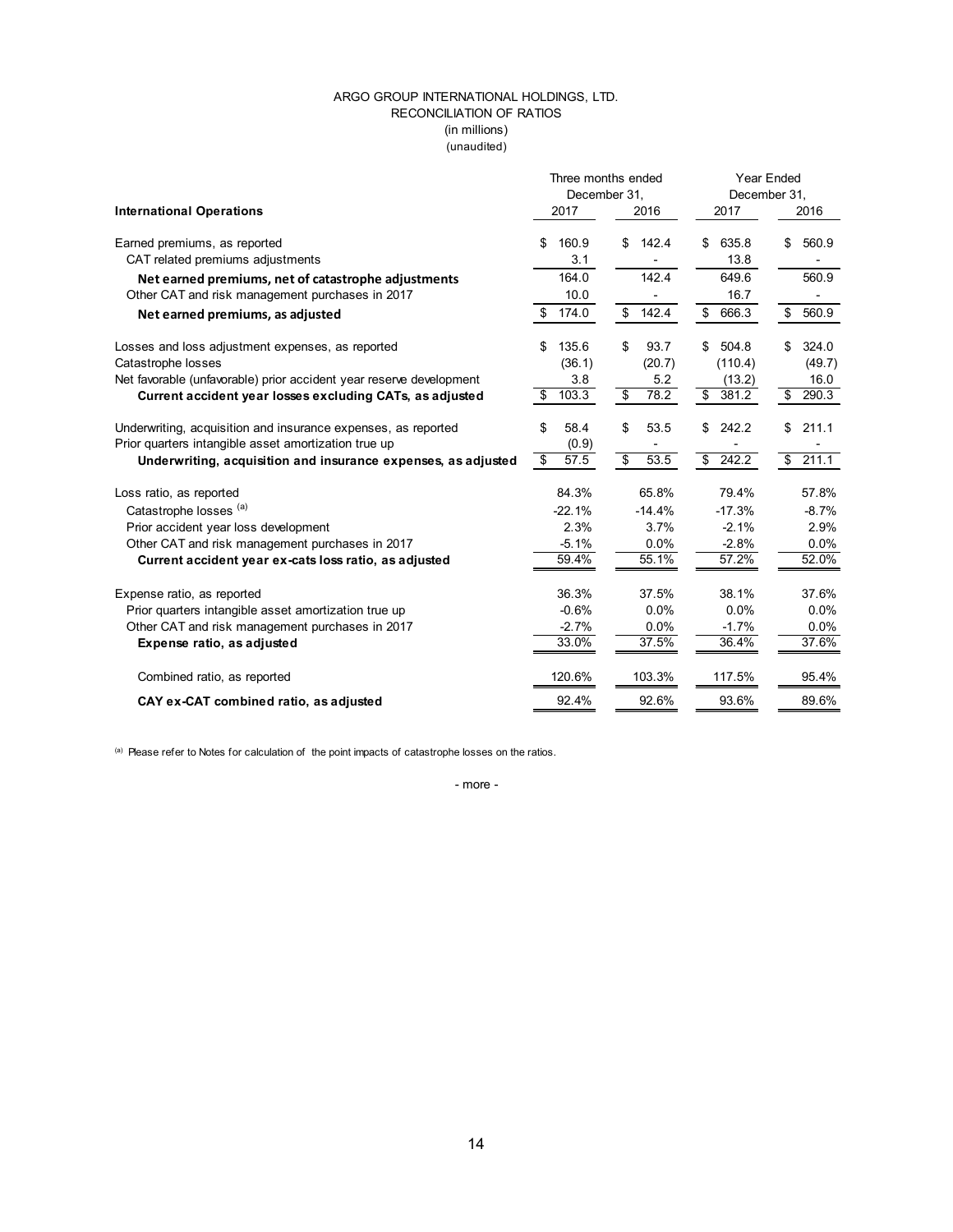## ARGO GROUP INTERNATIONAL HOLDINGS, LTD. RECONCILIATION OF RATIOS (in millions)

| ARGO GROUP INTERNATIONAL HOLDINGS, LTD.                                                                |                      |                                   |                      |                          |
|--------------------------------------------------------------------------------------------------------|----------------------|-----------------------------------|----------------------|--------------------------|
| RECONCILIATION OF RATIOS                                                                               |                      |                                   |                      |                          |
| (in millions)<br>(unaudited)                                                                           |                      |                                   |                      |                          |
|                                                                                                        |                      |                                   |                      |                          |
|                                                                                                        |                      | Three months ended                | Year Ended           |                          |
| Consolidated                                                                                           | December 31,<br>2017 | 2016                              | December 31,<br>2017 | 2016                     |
|                                                                                                        |                      |                                   |                      |                          |
| Earned premiums, as reported                                                                           | \$404.5              | \$362.3                           | \$1,572.3            | \$1,410.8                |
| CAT related premiums adjustments                                                                       | 4.4                  | $\sim$                            | 18.9                 | $\overline{\phantom{a}}$ |
| Net earned premiums, net of catastrophe adjustments<br>Other CAT and risk management purchases in 2017 | 408.9<br>12.7        | 362.3<br>$\overline{\phantom{a}}$ | 1,591.2<br>20.8      | 1,410.8                  |
| Net earned premiums, as adjusted                                                                       | 421.6<br>\$          | 362.3<br>\$                       | \$1,612.0            | \$1,410.8                |
|                                                                                                        |                      |                                   |                      |                          |
| Losses and loss adjustment expenses, as reported<br>Catastrophe losses                                 | \$270.7<br>(30.8)    | \$214.1<br>(23.4)                 | \$1,050.2<br>(127.2) | \$810.1<br>(63.9)        |
| Net favorable prior accident year reserve development                                                  | 12.6                 | 14.5                              | 8.2                  | 33.3                     |
| Current accident year losses excluding CATs, as adjusted                                               | 252.5<br>\$          | 205.2<br>\$                       | \$931.2              | \$779.5                  |
| Underwriting, acquisition and insurance expenses, as reported                                          | 161.0<br>\$          | \$<br>144.0                       | \$635.4              | 547.0<br>\$              |
| Final resolution of premium tax dispute                                                                |                      |                                   | (3.5)                |                          |
| IT outsourcing costs - Q1                                                                              |                      |                                   | (4.0)                |                          |
| Ariel Re transaction costs - Q1                                                                        |                      |                                   | (2.5)                |                          |
| Restructuring charge<br>Prior quarters intangible asset amortization true up                           | (2.2)<br>(0.9)       |                                   | (2.2)                |                          |
| Underwriting, acquisition and insurance expenses, as adjusted                                          | \$157.9              | \$<br>144.0                       | 623.2<br>\$          | 547.0<br>\$              |
|                                                                                                        | 66.9%                | 59.1%                             | 66.8%                | 57.4%                    |
| Loss ratio, as reported<br>Catastrophe losses (a)                                                      | $-7.5%$              | $-6.4%$                           | $-8.1%$              | $-4.4%$                  |
| Prior accident year loss development                                                                   | 3.1%                 | 4.0%                              | 0.6%                 | 2.4%                     |
| Other CAT and risk management purchases in 2017                                                        | $-2.6%$              | 0.0%                              | $-1.5%$              | 0.0%                     |
| Current accident year ex-cats loss ratio, as adjusted                                                  | 59.9%                | 56.7%                             | 57.8%                | 55.4%                    |
| Expense ratio, as reported                                                                             | 39.8%                | 39.7%                             | 40.4%                | 38.8%                    |
| Final resolution of premium tax dispute                                                                | 0.0%                 | 0.0%                              | $-0.2%$              | 0.0%                     |
| IT outsourcing costs - Q1                                                                              | 0.0%                 | 0.0%                              | $-0.2%$              | 0.0%                     |
| Ariel Re transaction costs - Q1                                                                        | 0.0%                 | 0.0%                              | $-0.2%$              | 0.0%                     |
| Restructuring charge<br>Prior quarters intangible asset amortization true up                           | $-0.6%$<br>$-0.2%$   | 0.0%<br>0.0%                      | $-0.1%$<br>0.0%      | 0.0%<br>0.0%             |
| Other CAT and risk management purchases in 2017                                                        | $-1.5%$              | 0.0%                              | $-1.0%$              | 0.0%                     |
| Expense ratio, as adjusted                                                                             | 37.5%                | 39.7%                             | 38.7%                | 38.8%                    |
| Combined ratio, as reported                                                                            | 106.7%               | 98.8%                             | 107.2%               | 96.2%                    |
| CAY ex-CAT combined ratio, as adjusted                                                                 | 97.4%                | 96.4%                             | 96.4%                | 94.2%                    |
|                                                                                                        |                      |                                   |                      |                          |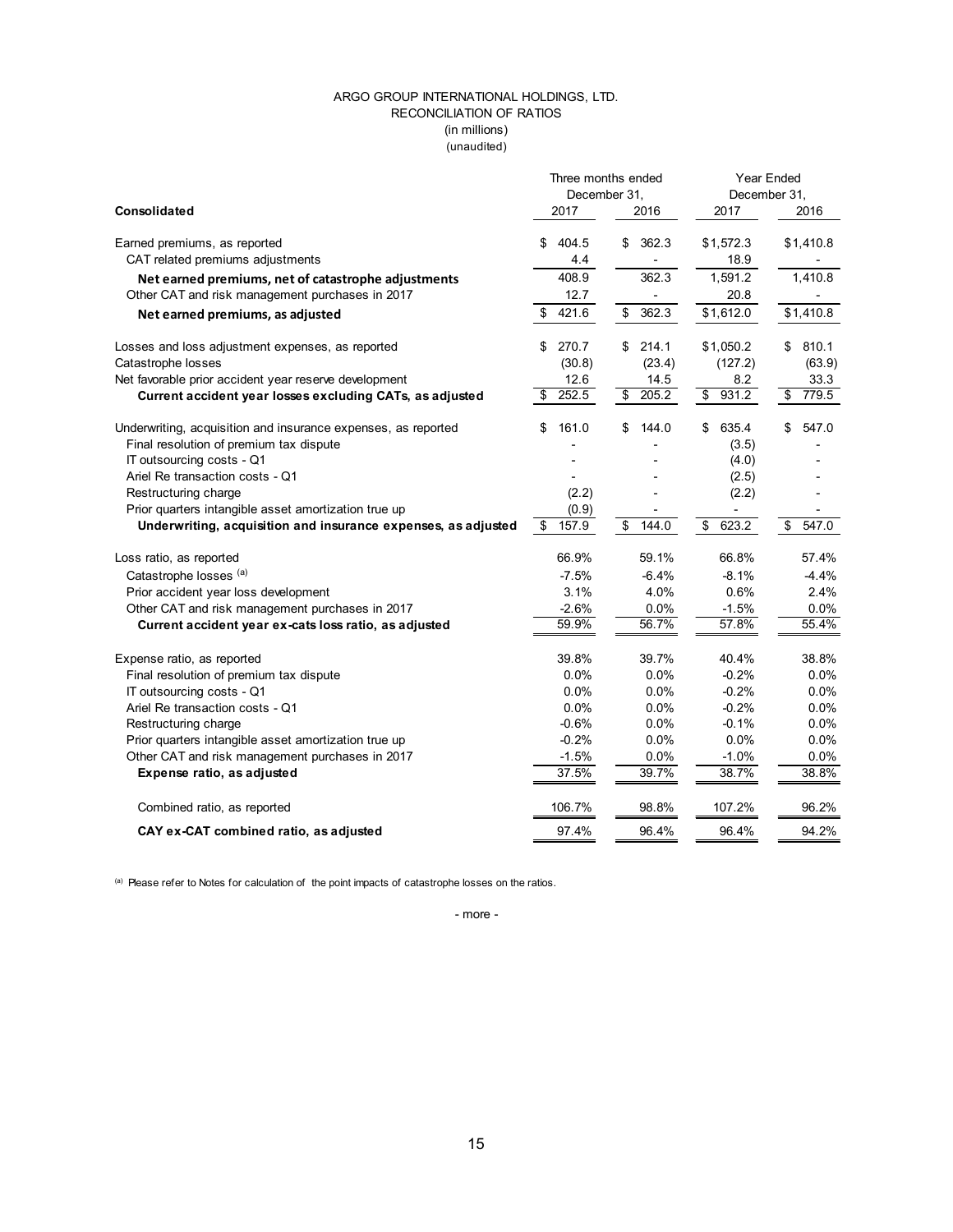### ARGO GROUP INTERNATIONAL HOLDINGS, LTD. RECONCILIATION OF UNDERWRITING (LOSS) INCOME TO NET INCOME (in millions)  $($

|                                                            | ARGO GROUP INTERNATIONAL HOLDINGS, LTD. |                                    |                          |        |                            |                          |         |
|------------------------------------------------------------|-----------------------------------------|------------------------------------|--------------------------|--------|----------------------------|--------------------------|---------|
| RECONCILIATION OF UNDERWRITING (LOSS) INCOME TO NET INCOME | (in millions)                           |                                    |                          |        |                            |                          |         |
|                                                            | (unaudited)                             |                                    |                          |        |                            |                          |         |
|                                                            |                                         | Three months ended<br>December 31, |                          |        | Year Ended<br>December 31, |                          |         |
|                                                            |                                         | 2017                               |                          | 2016   | 2017                       |                          | 2016    |
| Net Income                                                 | \$                                      | 28.9                               | \$                       | 32.9   | \$<br>50.3                 | \$                       | 146.7   |
| Add (deduct):<br>Income tax (benefit) provision            |                                         | (16.6)                             |                          | 14.1   | (10.4)                     |                          | 35.2    |
| Net investment income                                      |                                         | (35.0)                             |                          | (25.5) | (140.0)                    |                          | (115.1) |
| Net realized investment and other gains                    |                                         | (14.2)                             |                          | (13.3) | (39.3)                     |                          | (26.1)  |
| Fee and other income                                       |                                         | (2.1)                              |                          | (4.3)  | (22.5)                     |                          | (24.5)  |
|                                                            |                                         | 7.3                                |                          | 5.0    | 27.7                       |                          | 19.6    |
| Interest expense                                           |                                         | 2.2                                |                          | 4.3    | 14.6                       |                          | 22.4    |
| Fee and other expense                                      |                                         | 2.3                                |                          | (9.0)  | 6.3                        |                          | (4.5)   |
| Foreign currency exchange losses (gains)                   |                                         | (27.2)                             | $\overline{\mathcal{F}}$ | 4.2    | \$<br>(113.3)              | $\overline{\mathcal{F}}$ | 53.7    |
| Underwriting (loss) income                                 | \$                                      |                                    |                          |        |                            |                          |         |
|                                                            |                                         |                                    |                          |        |                            |                          |         |
|                                                            |                                         |                                    |                          |        |                            |                          |         |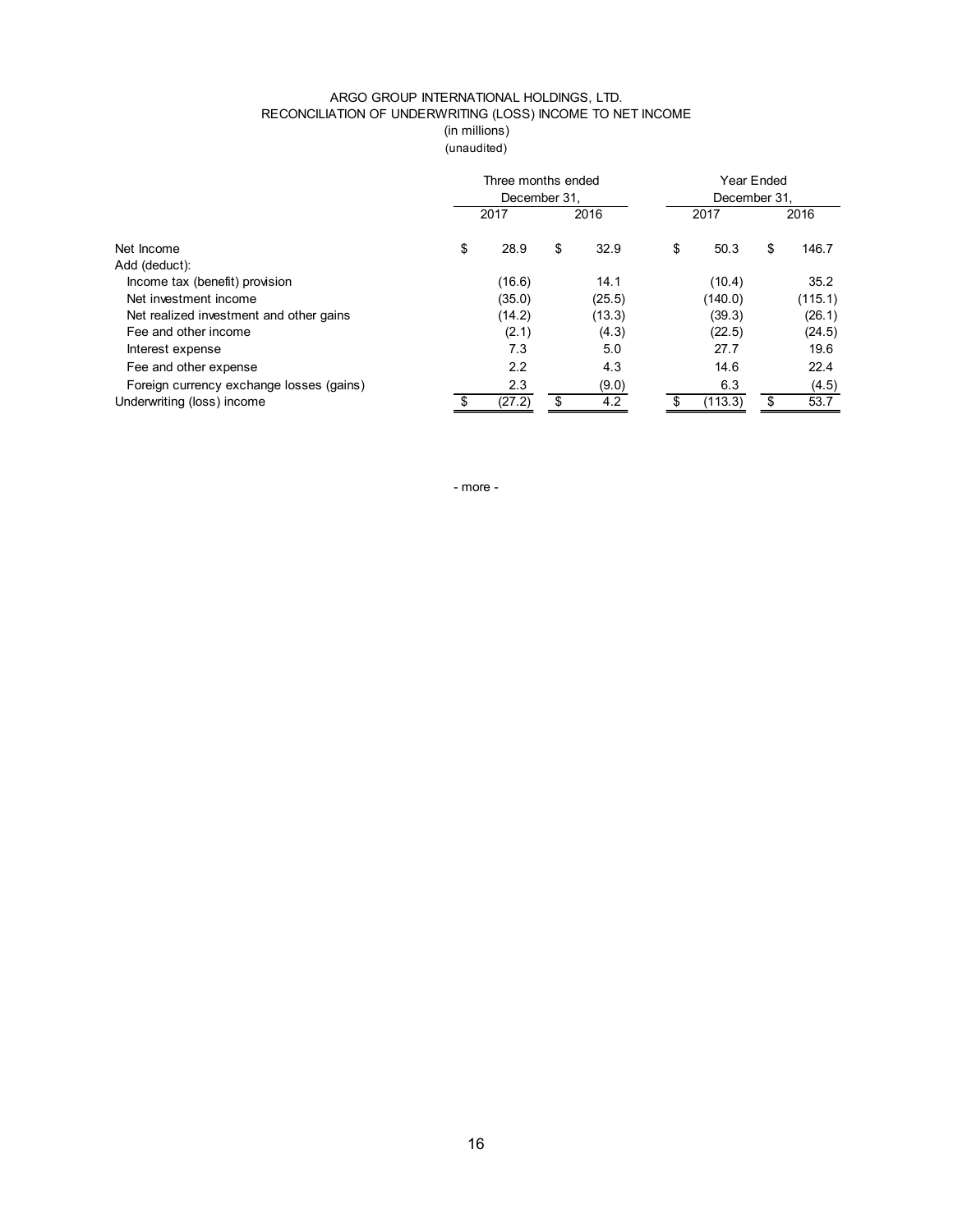# ARGO GROUP INTERNATIONAL HOLDINGS, LTD. RECONCILIATION OF ADJUSTED OPERATING INCOME TO NET INCOME

(in millions, except per share amounts) (unaudited)

LDINGS, LTD.<br>
ICOME TO NET INCOME<br>
INCOME TO NET INCOME<br>
2017 2016 2017 2016<br>
2017 2016 2017 2016<br>
28.9 \$ 32.9 \$ 50.3 \$ 146.7<br>
<u>(16.6) 14.1</u> (10.4) 35.2<br>
12.3 47.0 39.9 181.9 ARGO GROUP INTERNATIONAL HOLDINGS, LTD.<br>
(In millions, except per share amounts)<br>
(In millions, except per share amounts)<br>
(In millions, except per share amounts)<br>
(In millions, except per share amounts)<br>
(Benefit) proxis ARGO GROUP INTERNATIONAL HOLDINGS, LTD.<br>
(In millions, except per share amounts)<br>
(In millions, except per share amounts)<br>
(In millions, except per share amounts)<br>
There months anded<br>
December 31.<br>
Net income, as reported ARGO GROUP INTERNATIONAL HOLDINGS, LTD.<br>
RECONCILIATION (in millions, except per share amounts)<br>
(in millions, except per share amounts)<br>
(in millions, except per share amounts)<br>
(in millions, except per share amounts)<br>
T ARGO GROUP INTERNATIONAL HOLDINGS, LTD.<br>
RECONCILIATION OF ADJUSTED OPERATING INCOME TO NET INCOME<br>
(Immillions, except per share amounts)<br>  $\frac{1060 \text{ from 2016} \text{ J}}{2017} = \frac{1060 \text{ from 31.}}{2016}$ <br>
Net income, as reported<br>
( RECONCILLATION OF ADUSTED OPERATING INCOME TO NET INCOME<br>
(In millions, except per share amounts)<br>
(in maillions).<br>
There months ended<br>
The months ended<br>
The months ended<br>
The months ended<br>
The months ended<br>
The months en DLDINGS, LTD.<br>
INCOME TO NET INCOME<br>
mounts)<br>
Three months ended<br>
December 31,<br>
2017 2016 2017 2016<br>
32.9 \$32.9 \$50.3 \$146.7 DINGS, LTD.<br>
COME TO NET INCOME<br>
unts)<br>
ee months ended<br>
December 31,<br>
117 2016 2017 2016<br>
28.9 \$ 32.9 \$ 50.3 \$ 146.7<br>
16.6) 14.1 (10.4) 35.2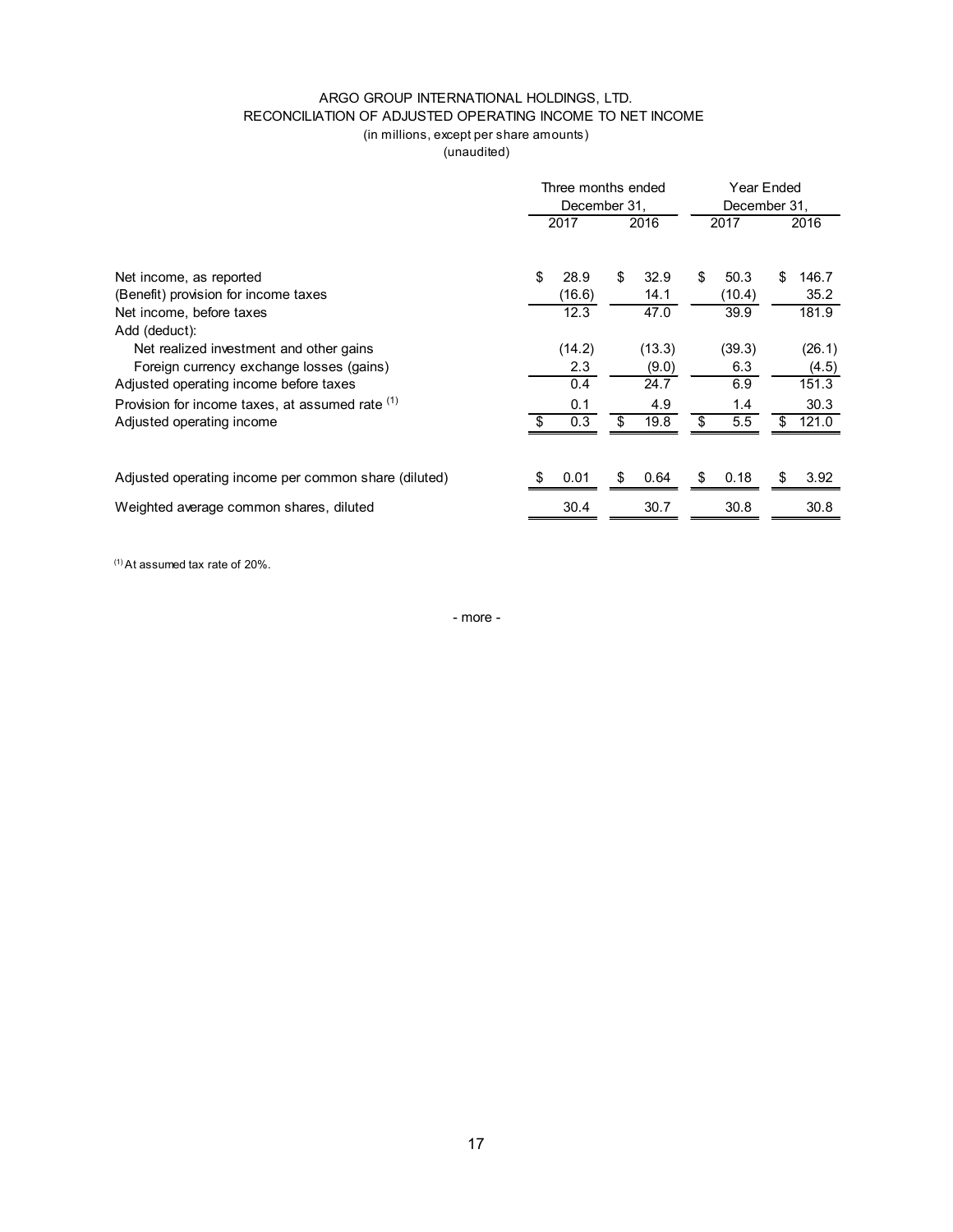## ARGO GROUP INTERNATIONAL HOLDINGS, LTD. RECONCILIATION OF SEGMENT (LOSS) INCOME TO NET (LOSS) INCOME (in millions)

| ARGO GROUP INTERNATIONAL HOLDINGS, LTD.                      |             |                                    |            |              |                          |                            |                 |               |
|--------------------------------------------------------------|-------------|------------------------------------|------------|--------------|--------------------------|----------------------------|-----------------|---------------|
| RECONCILIATION OF SEGMENT (LOSS) INCOME TO NET (LOSS) INCOME |             |                                    |            |              |                          |                            |                 |               |
|                                                              |             | (in millions)                      |            |              |                          |                            |                 |               |
|                                                              | (unaudited) |                                    |            |              |                          |                            |                 |               |
|                                                              |             | Three months ended<br>December 31, |            |              |                          | Year Ended<br>December 31, |                 |               |
|                                                              |             | 2017                               |            | 2016         |                          | 2017                       |                 | 2016          |
|                                                              |             |                                    |            |              |                          |                            |                 |               |
|                                                              |             |                                    |            |              |                          | 169.4                      |                 | 174.4         |
| Segment income before income taxes                           |             |                                    |            |              |                          |                            |                 |               |
| U.S. Operations                                              |             | 50.5                               |            | 48.2         |                          |                            |                 |               |
| <b>International Operations</b>                              |             | (26.6)                             |            | (1.5)        |                          | (86.7)                     |                 | 51.6          |
| Run-off Lines                                                |             | (1.5)                              |            | (0.6)        |                          | (17.9)                     |                 | (15.2)        |
| Corporate and Other                                          |             | (22.0)                             |            | (21.4)       |                          | (57.9)                     |                 | (59.5)        |
| Realized investment and other gains                          |             | 14.2                               |            | 13.3         |                          | 39.3                       |                 | 26.1          |
| Foreign currency exchange (losses) gains                     |             | (2.3)                              |            | 9.0          |                          | (6.3)                      |                 | 4.5           |
| Net income before income taxes                               |             | 12.3                               |            | 47.0         |                          | 39.9                       |                 | 181.9         |
| (Benefit) provision for taxes<br>Net income                  | £.          | (16.6)<br>28.9                     | $\sqrt{3}$ | 14.1<br>32.9 | $\overline{\mathcal{S}}$ | (10.4)<br>50.3             | $\overline{\$}$ | 35.2<br>146.7 |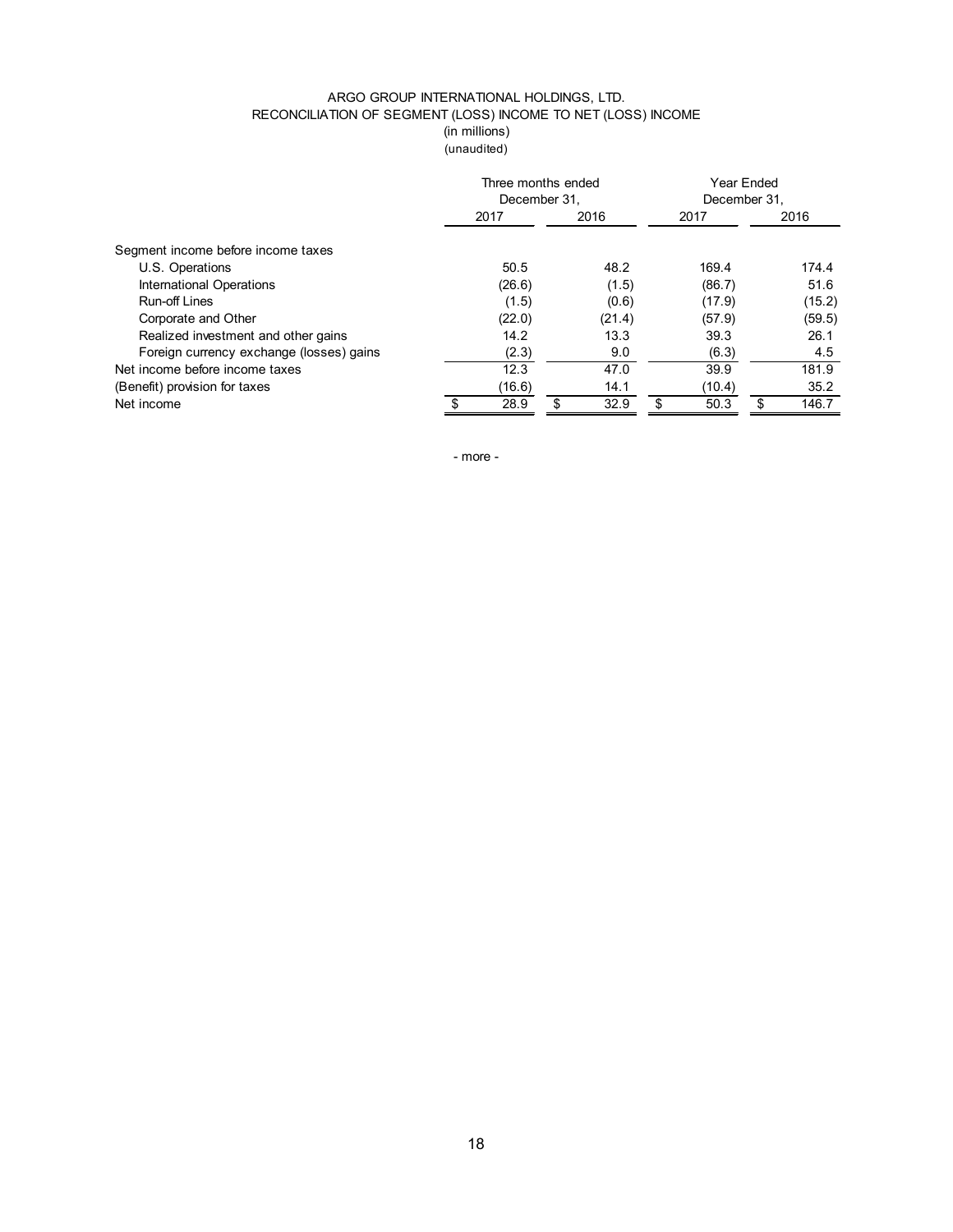### ARGO GROUP INTERNATIONAL HOLDINGS, LTD. GROSS WRITTEN PREMIUMS BY SEGMENT AND LINE OF BUSINESS (in millions)

|                                 |                      |                          | ARGO GROUP INTERNATIONAL HOLDINGS, LTD.<br>GROSS WRITTEN PREMIUMS BY SEGMENT AND LINE OF BUSINESS |                            |                |           |                      |               |                                  |                 |                |
|---------------------------------|----------------------|--------------------------|---------------------------------------------------------------------------------------------------|----------------------------|----------------|-----------|----------------------|---------------|----------------------------------|-----------------|----------------|
|                                 |                      |                          | (in millions)                                                                                     |                            |                |           |                      |               |                                  |                 |                |
|                                 |                      |                          | (unaudited)                                                                                       |                            |                |           |                      |               |                                  |                 |                |
| <b>U.S. Operations</b>          |                      |                          | Three months ended                                                                                |                            |                |           |                      |               | Three months ended               |                 |                |
|                                 |                      |                          | December 31, 2017                                                                                 |                            |                |           |                      |               | December 31, 2016                |                 |                |
|                                 | Gross Written        |                          | Net Written                                                                                       |                            | Net Earned     |           | Gross Written        |               | Net Written                      |                 | Net Earned     |
| Property<br>Liability           | \$<br>53.3<br>231.3  | \$                       | 33.6<br>162.5                                                                                     | \$                         | 27.6<br>164.4  | \$        | 51.2<br>181.6        | \$            | 23.3<br>134.7                    | \$              | 31.2<br>146.2  |
| Professional                    | 56.6                 |                          | 23.8                                                                                              |                            | 25.8           |           | 41.5                 |               | 28.6                             |                 | 22.5           |
| Specialty                       | 39.7                 |                          | 30.8                                                                                              |                            | 25.9           |           | 33.2                 |               | 25.1                             |                 | 19.9           |
| Total                           | \$<br>380.9          | \$                       | 250.7                                                                                             | \$                         | 243.7          | \$        | 307.5                | \$            | 211.7                            | $\bullet$       | 219.8          |
| <b>International Operations</b> |                      |                          | Three months ended                                                                                |                            |                |           |                      |               | Three months ended               |                 |                |
|                                 |                      |                          | December 31, 2017                                                                                 |                            |                |           |                      |               | December 31, 2016                |                 |                |
|                                 | <b>Gross Written</b> |                          | Net Written                                                                                       |                            | Net Earned     |           | Gross Written        |               | Net Written                      |                 | Net Earned     |
| Property<br>Liability           | \$<br>52.3<br>36.0   | \$                       | 36.4<br>16.5                                                                                      | \$                         | 55.4<br>19.5   | \$        | 48.8<br>35.6         | \$            | 30.3<br>18.5                     | \$              | 51.8<br>20.4   |
| Professional                    | 49.3                 |                          | 32.4                                                                                              |                            | 30.5           |           | 47.9                 |               | 34.2                             |                 | 30.9           |
| Specialty<br>Total              | 87.7<br>225.3        | \$                       | 53.8<br>139.1                                                                                     | \$                         | 55.5<br>160.9  | \$        | 59.2<br>191.5        | \$            | 38.8<br>121.8                    | \$              | 39.3<br>142.4  |
|                                 |                      |                          |                                                                                                   |                            |                |           |                      |               |                                  |                 |                |
| Consolidated                    |                      |                          | Three months ended                                                                                |                            |                |           |                      |               | Three months ended               |                 |                |
|                                 | Gross Written        |                          | December 31, 2017<br>Net Written                                                                  |                            | Net Earned     |           | <b>Gross Written</b> |               | December 31, 2016<br>Net Written |                 | Net Earned     |
| Property                        | \$<br>105.6          | \$                       | 70.0                                                                                              | $\boldsymbol{\mathsf{\$}}$ | 83.0           | $\,$      | 100.0                | $\sqrt[6]{3}$ | 53.6                             | \$              | 83.0           |
| Liability                       | 267.4                |                          | 179.0                                                                                             |                            | 183.9          |           | 217.2                |               | 153.2                            |                 | 166.7          |
| Professional                    | 105.9                |                          | 56.2                                                                                              |                            | 56.3           |           | 89.4                 |               | 62.8                             |                 | 53.4           |
| Specialty<br>Total              | \$<br>127.4<br>606.3 | \$                       | 84.6<br>389.8                                                                                     | \$                         | 81.3<br>404.5  | \$        | 92.4<br>499.0        | \$            | 63.9<br>333.5                    | $\overline{\$}$ | 59.2<br>362.3  |
|                                 |                      |                          |                                                                                                   |                            |                |           |                      |               |                                  |                 |                |
|                                 |                      |                          | Year Ended                                                                                        |                            |                |           |                      |               |                                  |                 |                |
| <b>U.S. Operations</b>          |                      |                          | December 31, 2017                                                                                 |                            |                |           |                      |               | Year Ended<br>December 31, 2016  |                 |                |
|                                 | Gross Written        |                          | Net Written                                                                                       |                            | Net Earned     |           | <b>Gross Written</b> |               | Net Written                      |                 | Net Earned     |
| Property                        | \$<br>246.7          | \$                       | 138.5                                                                                             | \$                         | 113.4          | \$        | 239.8                | \$            | 125.7                            | \$              | 124.9          |
| Liability<br>Professional       | 946.7<br>176.5       |                          | 673.8<br>113.1                                                                                    |                            | 619.2<br>111.3 |           | 794.8<br>140.4       |               | 575.5<br>100.3                   |                 | 575.3<br>79.3  |
| Specialty                       | 139.9                |                          | 106.4                                                                                             |                            | 92.7           |           | 102.7                |               | 82.0                             |                 | 70.0           |
|                                 | \$<br>1,509.8        | $\overline{\mathcal{F}}$ | 1,031.8                                                                                           | \$                         | 936.6          |           | \$1,277.7            | \$            | 883.5                            | $\overline{\$}$ | 849.5          |
| Total                           |                      |                          | Year Ended                                                                                        |                            |                |           |                      |               | Year Ended                       |                 |                |
|                                 |                      |                          | December 31, 2017                                                                                 |                            |                |           |                      |               | December 31, 2016                |                 |                |
| <b>International Operations</b> |                      |                          |                                                                                                   |                            | Net Earned     |           | <b>Gross Written</b> |               | <b>Net Written</b>               |                 | Net Earned     |
|                                 | <b>Gross Written</b> |                          | Net Written                                                                                       |                            | 224.3          | \$        | 321.9<br>145.5       | \$            | 200.7<br>80.6                    | \$              | 205.6<br>86.2  |
| Property                        | \$<br>442.6          | \$                       | 198.3                                                                                             | \$                         |                |           |                      |               | 104.9                            |                 | 102.7          |
| Liability<br>Professional       | 162.6<br>169.7       |                          | 77.8<br>104.7                                                                                     |                            | 79.6<br>100.9  |           | 159.1                |               |                                  |                 |                |
| Specialty                       | 412.4                |                          | 240.9                                                                                             |                            | 231.0          |           | 260.3                |               | 170.2                            |                 | 166.4          |
| Total                           | \$<br>1,187.3        | \$                       | 621.7                                                                                             | \$                         | 635.8          | $\bullet$ | 886.8                | \$            | 556.4                            | \$              | 560.9          |
| Consolidated                    |                      |                          | Year Ended                                                                                        |                            |                |           |                      |               | Year Ended                       |                 |                |
|                                 |                      |                          | December 31, 2017                                                                                 |                            |                |           |                      |               | December 31, 2016                |                 |                |
|                                 | Gross Written        |                          | Net Written                                                                                       |                            | Net Earned     |           | Gross Written        |               | Net Written                      |                 | Net Earned     |
| Property                        | \$<br>689.3          | \$                       | 336.8                                                                                             | \$                         | 337.7          | \$        | 561.7                | \$            | 326.4                            | \$              | 330.5          |
| Liability<br>Professional       | 1,109.4<br>346.2     |                          | 751.6<br>217.8                                                                                    |                            | 698.8<br>212.2 |           | 940.6<br>299.5       |               | 656.4<br>205.2                   |                 | 661.9<br>182.0 |
| Specialty                       | 552.3                |                          | 347.3                                                                                             |                            | 323.6          |           | 363.0                |               | 252.2                            |                 | 236.4          |
| Total                           | \$<br>2,697.2        | \$                       | 1,653.5                                                                                           | \$                         | 1,572.3        | \$        | 2,164.8              | \$            | 1,440.2                          | \$              | 1,410.8        |
|                                 |                      |                          | -more-                                                                                            |                            |                |           |                      |               |                                  |                 |                |
|                                 |                      |                          | 19                                                                                                |                            |                |           |                      |               |                                  |                 |                |
|                                 |                      |                          |                                                                                                   |                            |                |           |                      |               |                                  |                 |                |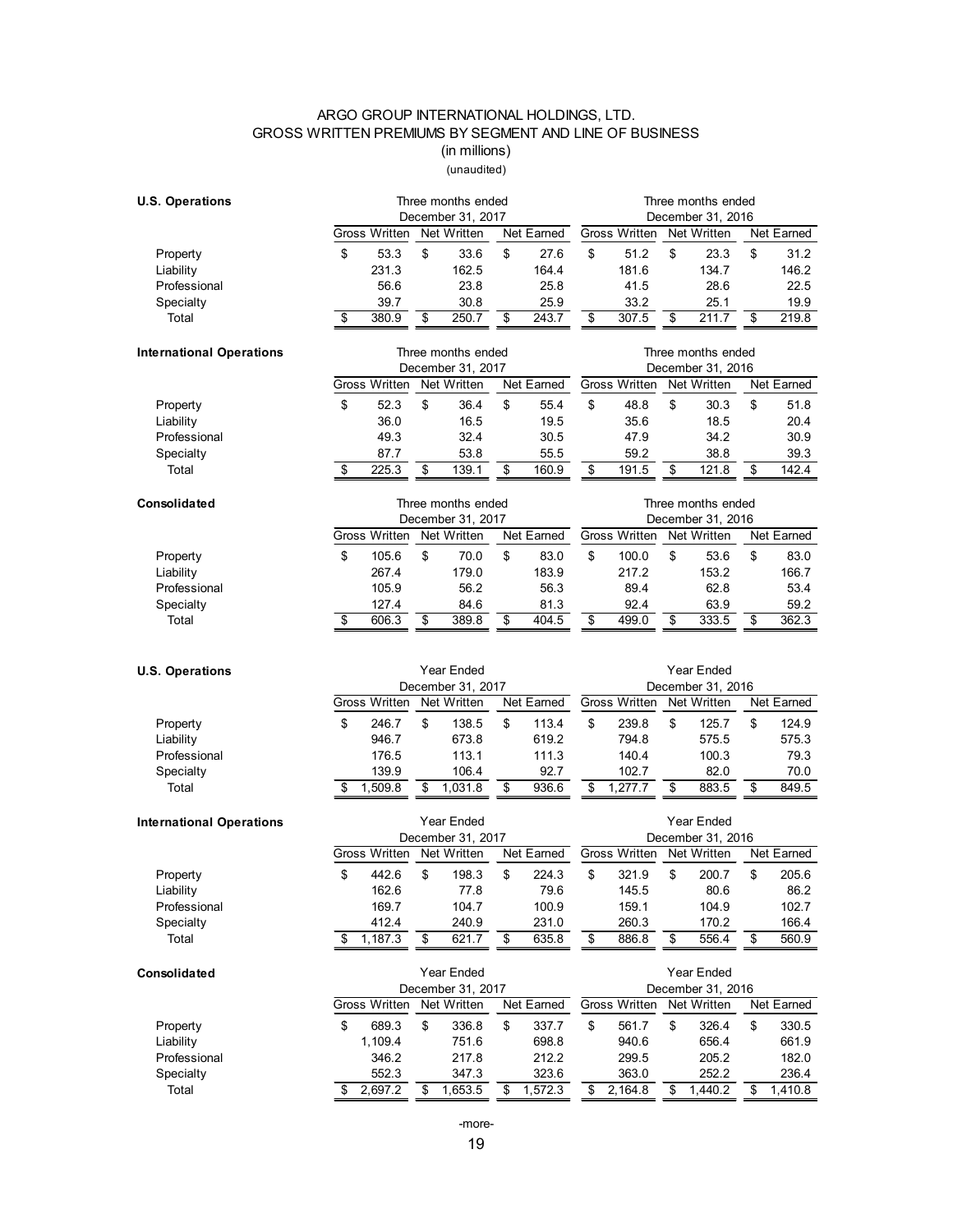#### ARGO GROUP INTERNATIONAL HOLDINGS, LTD. COMPONENTS OF NET INVESTMENT INCOME ALL SEGMENTS (in millions) (unaudited)

|                                                                          |                     | ARGO GROUP INTERNATIONAL HOLDINGS, LTD. |                              |                  |                      |                               |                          |                  |                          |             |  |
|--------------------------------------------------------------------------|---------------------|-----------------------------------------|------------------------------|------------------|----------------------|-------------------------------|--------------------------|------------------|--------------------------|-------------|--|
|                                                                          |                     | COMPONENTS OF NET INVESTMENT INCOME     | ALL SEGMENTS                 |                  |                      |                               |                          |                  |                          |             |  |
|                                                                          |                     |                                         | (in millions)<br>(unaudited) |                  |                      |                               |                          |                  |                          |             |  |
|                                                                          |                     | December 31,                            |                              | September 30     |                      | Three months ended<br>June 30 |                          | March 31         |                          | December 31 |  |
|                                                                          |                     | 2017                                    |                              | 2017             |                      | 2017                          |                          | 2017             |                          | 2016        |  |
| Net investment income, excluding alternatives<br>Alternative investments | \$                  | 24.2<br>10.8                            | \$                           | $25.2$ \$<br>5.7 |                      | 23.0<br>20.6                  | $\mathfrak s$            | $22.2$ \$<br>8.3 |                          | 22.4<br>3.1 |  |
| Total net investment income                                              | $\boldsymbol{\phi}$ | 35.0                                    | $\overline{\mathcal{S}}$     | 30.9             | $\sqrt{\frac{2}{3}}$ | 43.6                          | $\overline{\mathcal{S}}$ | 30.5             | $\overline{\mathcal{S}}$ | 25.5        |  |
|                                                                          |                     |                                         |                              |                  |                      |                               |                          |                  |                          |             |  |
|                                                                          |                     |                                         |                              |                  |                      |                               |                          |                  |                          |             |  |
|                                                                          |                     |                                         | - more -                     |                  |                      |                               |                          |                  |                          |             |  |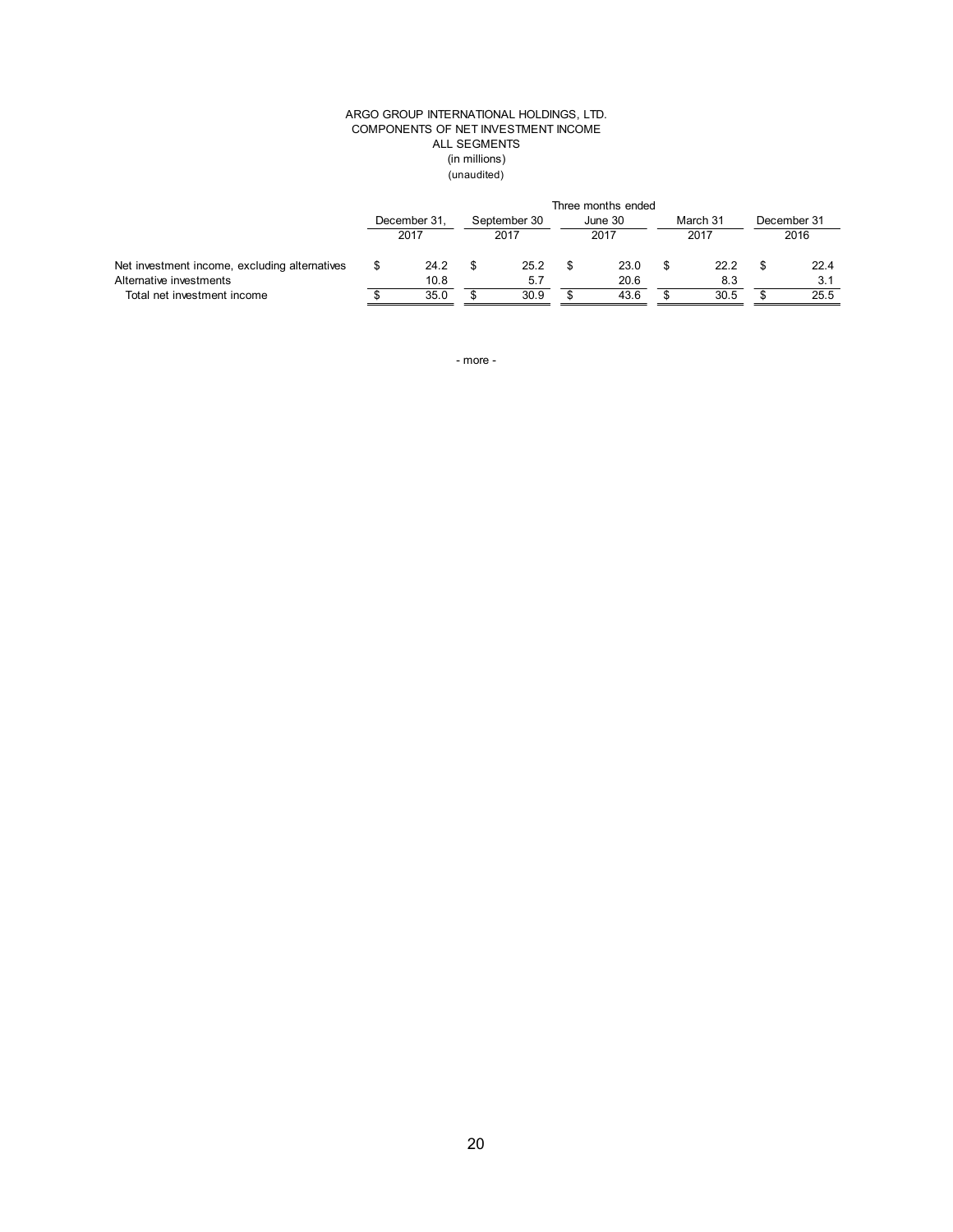#### ARGO GROUP INTERNATIONAL HOLDINGS, LTD. RECONCILIATION OF TOTAL RETURN TO NET INVESTMENT INCOME

| RECONCILIATION OF TOTAL RETURN TO NET INVESTMENT INCOME  | ARGO GROUP INTERNATIONAL HOLDINGS, LTD. |                                    |                         |           |                         |                            |      |           |
|----------------------------------------------------------|-----------------------------------------|------------------------------------|-------------------------|-----------|-------------------------|----------------------------|------|-----------|
|                                                          | (in millions)                           |                                    |                         |           |                         |                            |      |           |
|                                                          | (unaudited)                             |                                    |                         |           |                         |                            |      |           |
|                                                          |                                         |                                    |                         |           |                         |                            |      |           |
|                                                          |                                         | Three months ended<br>December 31, |                         |           |                         | Year Ended<br>December 31, |      |           |
|                                                          |                                         | 2017                               |                         | 2016      |                         | 2017                       | 2016 |           |
|                                                          |                                         |                                    | \$                      | 25.5      | \$                      | 140.0                      | \$   | 115.1     |
| Net investment income                                    | \$                                      | 35.0                               |                         |           |                         |                            |      |           |
|                                                          |                                         |                                    |                         |           |                         |                            |      |           |
| Add (deduct):<br>Net realized investment and other gains |                                         | 14.2                               |                         | 13.3      |                         | 39.3                       |      | 26.1      |
| Net unrealized gains (losses)                            |                                         | 0.2                                |                         | (37.7)    |                         | 64.1                       |      | 34.9      |
| Total return                                             | \$                                      | 49.4                               | $\sqrt[6]{\frac{1}{2}}$ | 1.1       | $\sqrt[6]{\frac{1}{2}}$ | 243.4                      | \$   | 176.1     |
| Average investments <sup>(1)</sup>                       | \$                                      | 4,632.4                            |                         | \$4,187.3 |                         | \$4,467.4                  |      | \$4,087.9 |